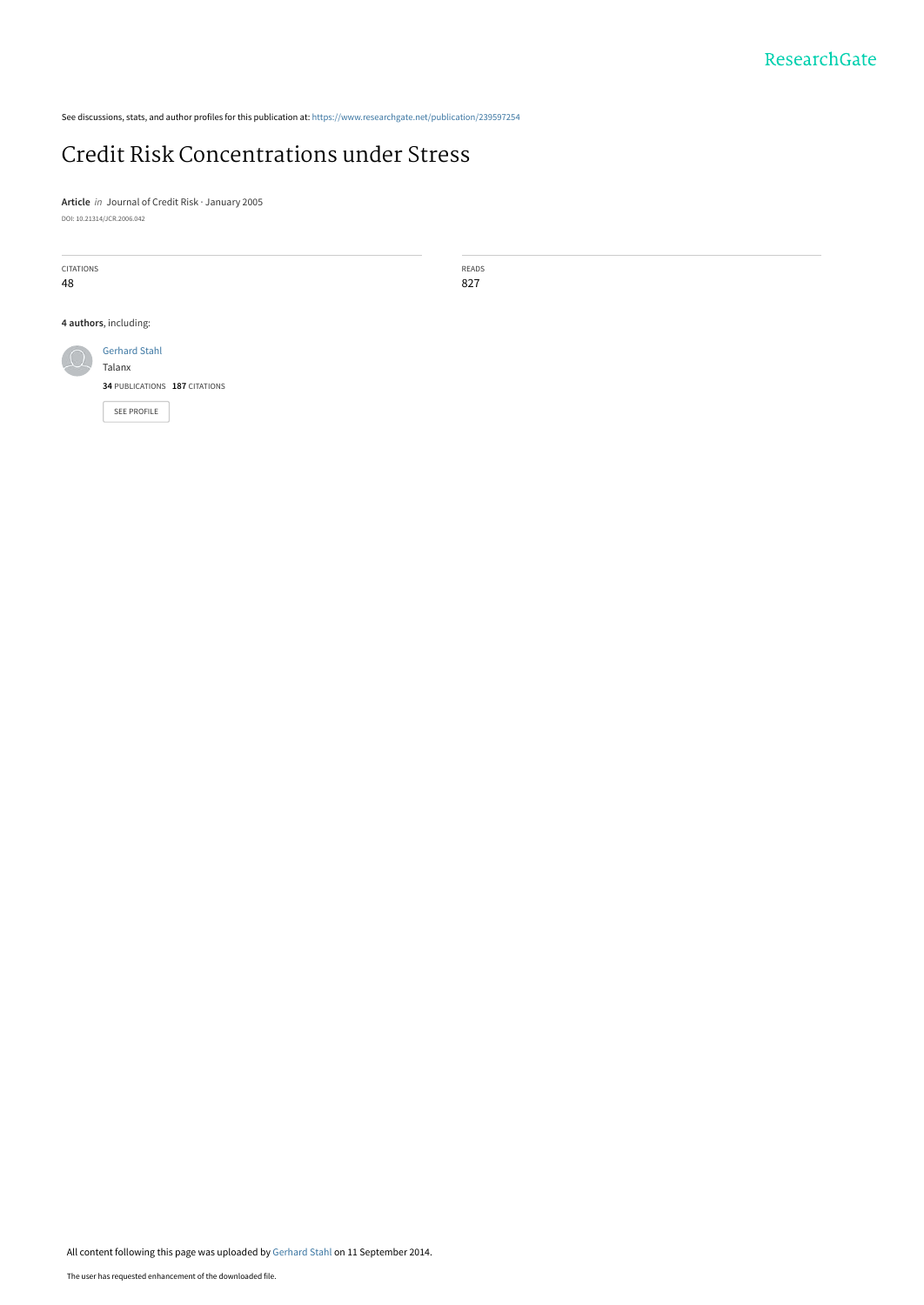# Credit Risk Concentrations under Stress

Gabriel Bonti<sup>1</sup>, Michael Kalkbrener<sup>1</sup>, Christopher Lotz<sup>2</sup>, Gerhard Stahl<sup>2</sup>

October 17, 2005

### Abstract

This article deals with methods for identifying as well as stressing risk concentrations in credit portfolios, in particular concentrations caused by large exposures to a single sector or to several highly correlated sectors. We present a general and yet computationally efficient framework for implementing stress scenarios in a multi-factor credit portfolio model and illustrate the proposed methodology by stressing a large investment banking portfolio. Although the methodology is developed in a particular factor model, the main concept - stressing sector concentration through a truncation of the distribution of the risk factors is independent of the model specification. We introduce the concept of Factor Concentration that formalizes the proposed approach and analyze its mathematical properties.

## 1 Introduction

In a typical bank the economic as well as regulatory capital charge for credit risk far outweighs capital for any other risk class. Concentrations in a bank's credit portfolio are key drivers of credit risk capital. These risk concentrations may be caused by material concentrations of exposure to individual names as well as large exposures to a single sector (geographic region or industry) or to several highly correlated sectors. While singlename risk concentrations are relatively straightforward to measure and to manage, this is much harder for sector concentrations. Therefore quantitative techniques that support the identification of sector concentration are valuable tools for credit risk management. The objective of the present paper is the development of a stress testing methodology for this type of concentration risk.

The IRB approach in BIS [2004] does not provide an appropriate quantitative framework for analyzing concentration risk. It is based on a credit portfolio model which is only applicable under the assumptions that (cf. Gordy [2003])

- 1. bank portfolios are perfectly fine-grained and
- 2. there is only a single source of systematic risk.

The simplicity of the model ensures its analytical tractability. However, it makes it impossible to model risk concentrations in a realistic way: neither name concentration is captured nor is it possible to define sector concentration in this one-factor model.

<sup>&</sup>lt;sup>1</sup>Deutsche Bank AG, Credit Risk Management, Risk Analytics & Instruments. The views expressed in this article are the authors' personal opinions and should not be construed as being endorsed by Deutsche Bank.

<sup>2</sup>Federal Financial Supervisory Authority (BaFin), Bonn. The views expressed in this article are the authors' personal opinions and should not be construed as being endorsed by BaFin. The author thanks the participants of the RTF Subgroup on Concentration Risk for many useful comments and suggestions.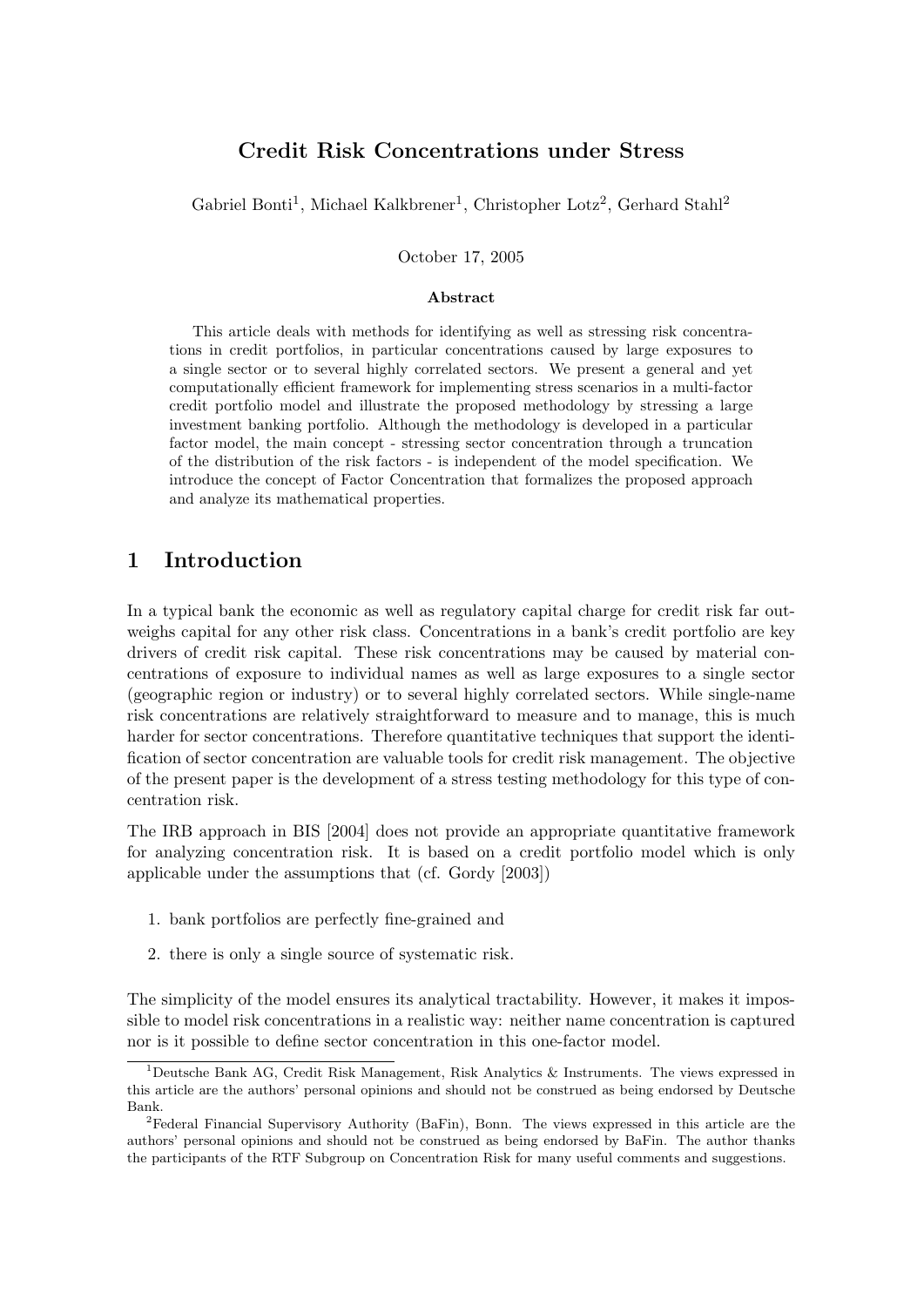Concentration risk could therefore be paraphrased as "the difference between the risk ascribed to a credit portfolio by the IRB approach and its real risk". To fill this gap, banks are required to address credit concentration risk under Pillar 2 of BIS [2004] (para. 770-777). Stress tests are an essential technique to identify and quantify risk concentrations and are needed to understand the full risk profile of large credit portfolios. In order to develop meaningful stress tests, we need to generalize the IRB approach to a multi-factor credit portfolio model that takes into account individual exposures and has a richer correlation structure. Note, however, that in such a model concentration risk cannot be separated from credit risk. Stressing concentration risk therefore is an integral part of the stress testing methodology for credit risk.

We consider two types of scenarios for stressing sector concentration:

- 1. economic stress scenarios or market shocks and
- 2. portfolio specific worst case scenarios.

These scenario types serve different purposes. Economic stress scenarios and market shocks are usually specified by risk management. The objective is to quantify the impact of a plausible economic downturn or a market shock on a credit portfolio. This type of stress test is designed to provide information that can be easily translated into concrete management actions.

The aggregated loss of portfolio specific worst case scenarios, on the other hand, serves more as a benchmark to create some awareness of the current market situation rather than providing guidance for specific risk management actions.

In order to implement an economic stress scenario in the credit risk model, the model should include a set of systematic risk factors that have a clear economic interpretation, e.g. the systematic factors represent either countries or industries. Via this link, the economic stress scenario can be translated into constraints on the corresponding systematic factors. These constraints are used to truncate the distribution of the stressed risk factors or in other words - restrict the state space of the model, where each state represents values of the systematic and idiosyncratic factors. The response of the peripheral (or unstressed) risk factors is specified by the dependence structure of the model. This approach is superior to a simple aggregation of exposures by sector, because it can also be used for the identification of risk concentrations across distinct, but highly correlated sectors.

The translation of stress scenarios into constraints on the state space of the model has a number of advantages:

- 1. Stress scenarios are implemented in a way that is consistent with the existing quantitative framework. This implies that the relationships between (unrestricted) risk factors remain intact and the experience gained in the day-to-day use of the model can be used to interpret the results from stress testing.
- 2. The probability of each stress scenario, e.g. the probability that the risk factors satisfy all the constraints under nonstress conditions, can be easily calculated. This is a good indicator for the severity of a stress scenario.
- 3. It is a flexible framework for the implementation of stress tests of different complexity, while at the same time being computationally efficient: importance sampling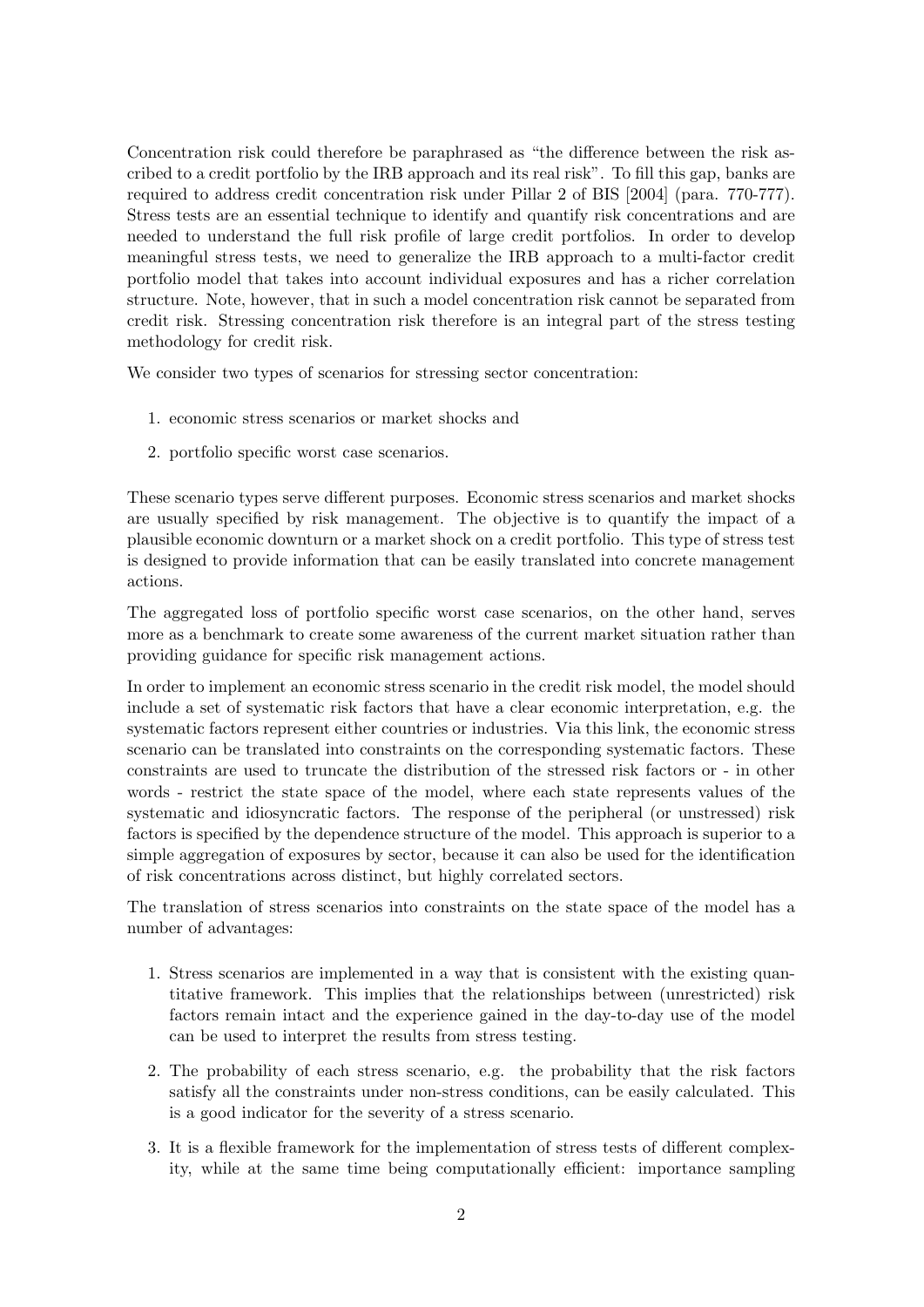techniques can be applied to keep the computational effort close to an unconditional simulation.

In the present paper, stress tests are performed in a Merton-type credit portfolio model. This quantitative framework provides the necessary flexibility to incorporate stress scenarios by restricting the state space of the model. The actual calculation of the stressed loss distribution of the portfolio is done through Monte Carlo simulation on the restricted model space. It is therefore straightforward to calculate risk measures like Expected Loss, Valueat-Risk or Expected Shortfall for the loss distribution under stress and to use statistical techniques such as QQ-plots to study its behaviour.

Although our stress testing methodology is developed in a particular factor model, the main concept - stressing sector concentration through a truncation of the distribution of the risk factors is completely independent of the model specification and the way that default dependencies are parameterized, e.g. whether asset or default correlations are used. In fact, it can be applied to factor models for market and operational risk as well. The proposed notion of sector (or factor) concentration is also largely independent of the marginal distributions of the risk factors and the portfolio loss, thus focusing on the dependence of these variables. It can be considered as a generalization of Tail Dependence (see Embrechts et al [2002] for a definition of this measure of dependence).

The paper is structured in the following way: The second section introduces the quantitative framework we will work in. The third section provides a survey on stress testing methodology and gives an outline of our approach to stressing concentration risk. The actual implementation in a multi-factor credit portfolio model is described in the fourth section. Results from stressing a sample portfolio are presented. In section 5, the concept of factor concentration is formalized and its basic properties are analyzed. The sixth section provides a short classification of our stress testing methodology in the Revised Framework and outlines how the impact of a stress scenario on regulatory capital can be assessed. Section 7 concludes.

#### 2 Concentration Risk and Credit Risk Models

To a certain degree, any real credit portfolio will contain concentrations of exposures. We differentiate between two kinds of concentrations:

Name concentration. When there are material concentrations of exposure to individual names, there will be a residual of undiversified idiosyncratic risk in the portfolio that is not captured by the IRB model. This form of credit concentration risk has been addressed via a granularity adjustment to portfolio capital, see for example Gordy [2004] or Martin and Wilde [2002]. Name concentration only depends on the characteristics of individual portfolio positions. Hence, name concentration is easier to identify (and to measure) than sector concentration.

Sector concentration. Borrowers may differ in their degree of sensitivity to systematic risk, but few firms are completely indifferent to the wider economic conditions in which they operate. As a consequence, defaults of different borrowers are usually not independent. The realistic estimation of default dependence is essential for the quantification of credit risk. The most common approach to introduce default dependence into a credit portfolio model is through systematic factors, for example through factors corresponding to different sectors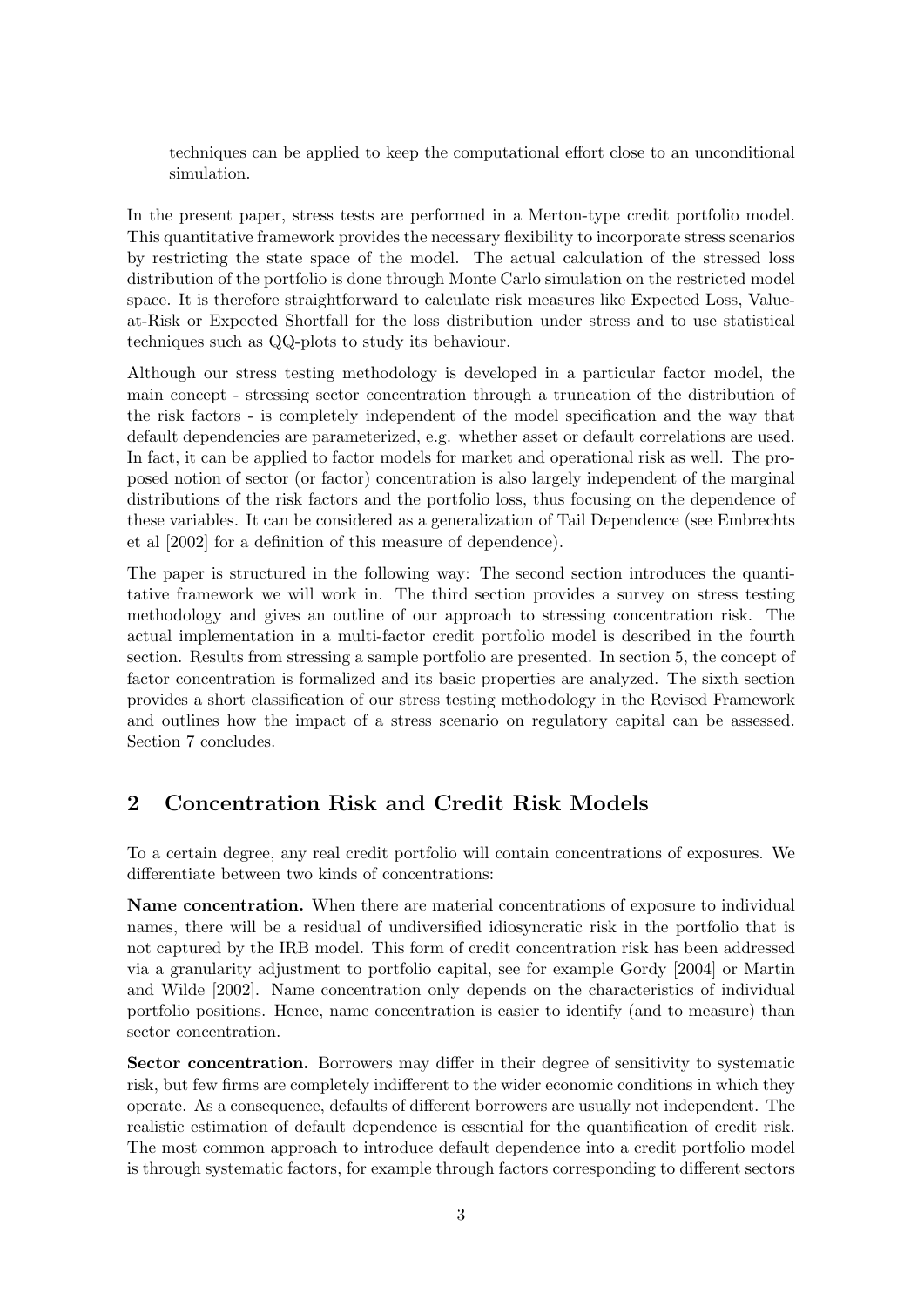(geographic regions or industries). A large exposure to a single sector or to several highly correlated sectors can give rise to socalled sector concentrations.

It is a difficult practical issue to identify those factors that are particularly important for a given portfolio. However, it is obvious that a single systematic factor is not sufficient to capture the complex dependence structure in a large credit portfolio. Hence, the IRB model is not an appropriate framework for quantifying concentration risk due to sector concentration. It depends on the correlation between credits (or equivalently their correlation to the systematic factor) whether the IRB capital requirements underestimate or overestimate risk: since the Basel II correlation was calibrated to "a well-diversified portfolio of a large national bank", it probably is too low for a bank specializing in one sector, industry or region but may actually be too high for a well-diversified internationally active bank (due to only partial recognition of portfolio diversification).

We will perform our analysis in a typical multi-factor credit portfolio model which takes into account individual exposures and has a much richer correlation structure. Note, however, that the model itself does not distinguish concentration risk from credit risk. On the contrary, name and sector concentrations are the main drivers of economic capital for credit risk, and are inextricably linked to the default risk of individual obligors. Therefore any attempt to separate concentration risk from the notion of basic portfolio credit risk cannot be naturally grounded in the multi-factor model but needs to draw on externally derived artificial criteria. As a consequence, stressing concentration risk in a multi-factor model is an integral part of a general stress testing methodology for credit risk. It is also a crucial prerequisite for successful risk management of a credit portfolio because the calculation of stress scenarios is imperative to fully quantify the impact of economic downturn scenarios or market shocks on risk concentrations.

We will now introduce a multi-factor credit portfolio model that will serve as the formal framework for the development of stress scenarios for concentration risk. In order to fix some notation, let us consider a portfolio of n loans with loss-at-default  $l_i$ . With each loan we associate a Bernoulli variable  $L_i$  that specifies the loan loss over one period:

> default:  $L_i = l_i$  with probability  $p_i$ , no default:  $L_i = 0$  with probability  $1 - p_i$ .

We can calculate expected loss and loss variance of the portfolio, taking into account default event correlations:

$$
\mathbb{E}[L] = \sum l_i p_i
$$
  
\n
$$
\mathbb{V}[L] = \sum \mathbb{V}[L_i] + \sum_{i \neq j} \rho_{ij}^e \sqrt{\mathbb{V}[L_i] \mathbb{V}[L_j]}.
$$

Here  $\rho^e$  denotes the default event correlation between two credits.

We are further interested in the Value-at-Risk VaR<sub> $\alpha$ </sub>(L) of L at level  $\alpha \in (0,1)$  defined as an  $\alpha$ -quantile of L,

$$
VaR_{\alpha}(L) := \inf\{x \in \mathbb{R} \mid \mathbb{P}(L \le x) \ge \alpha\}
$$

and we define the Economic Capital  $EC(L)$  by

$$
EC(L) = VaR_{\alpha}(L) - \mathbb{E}[L].
$$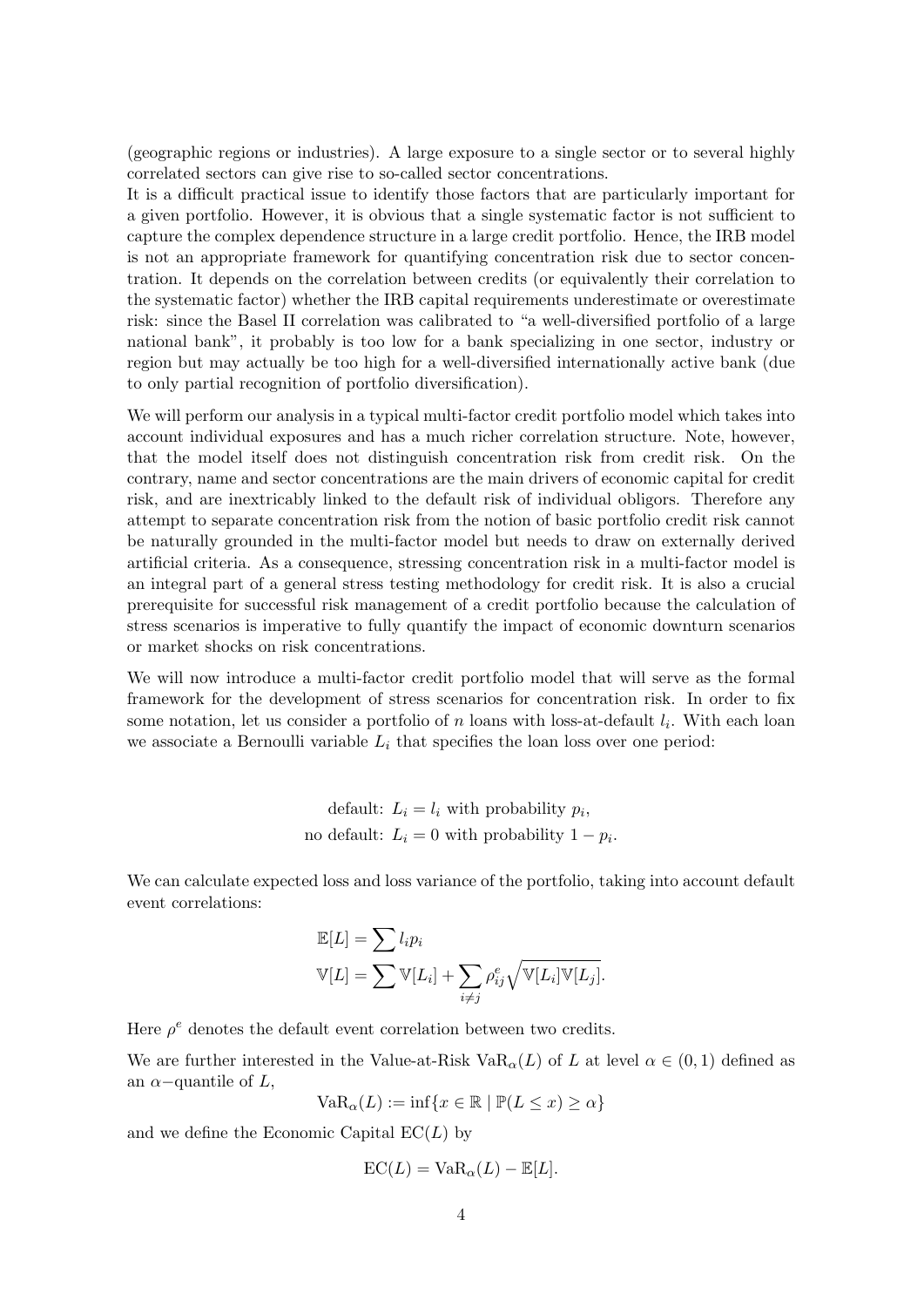In this setup, an example of a portfolio which only has name concentration would be given by credits of different notionals which default independently but have identical default probability  $p$  and recovery  $r$ . The loss variance for such a portfolio is given by

$$
\mathbb{V}[L] = p(1-p) \sum l_i^2 = p(1-p)(1-r)^2 N^2 \sum w_i^2,
$$

 $w_i = N_i/N, N = \sum N_i$ . The sum is the well-known Herfindahl-Hirshman concentration index,  $H = \sum w_i^2$ . H is maximal if there is only one credit in the portfolio, and is minimal if where  $l_i = (1 - r)N_i$  and  $N_i$  denotes the notional of the *i*-th loan with relative weights all credits have equal notional. It is an easy consequence of the Central Limit Theorem (see, for instance, Embrechts et al [1997]) that for an infinitely granular portfolio, the portfolio loss L converges (in probability) to its expected loss and the variance goes to zero. As a consequence, the  $VaR_{\alpha}(L)$  converges to the expected loss and therefore the economic capital  $EC(L)$  converges to 0.

In order to include varying default probabilities and recovery rates, a useful quantity to measure name concentration may be

$$
NC = \frac{\sum_{i} \mathbb{E}[L_i^2]}{N^2 \bar{p}} = \frac{\sum w_i^2 (1 - r_i)^2 p_i}{1/n \sum p_i}.
$$

This is similar to a Herfindahl index on credit weights and expected losses, but weighted with the default probability of the credit. Notice that this quantity is invariant to a simultaneous relative shift of the default probabilities  $p_i$ . Subtracting the expected loss in the numerator would keep that property.

Stressing name concentration is rather straightforward since only individual exposures are involved. In this paper, we will therefore exclusively deal with sector concentration. A prerequisite is the specification of the dependence structure of the credit portfolio.

The default event correlations  $\rho^e$  used above are difficult to estimate historically (because they describe the correlation of rare events) and are not very intuitive (they have widely varying values depending on the default probabilities of the credits). A common way to describe dependencies between credits in a portfolio is the following Merton-type factor model, where loss variables  $L_i$  are linked to ability-to-pay variables  $Y_i$ :

$$
L_i(\omega) := l_i \text{ if } Y_i(\omega) \leq \Phi^{-1}(p_i), \qquad \omega \in \Omega
$$
  

$$
L_i(\omega) := 0 \text{ if } Y_i(\omega) > \Phi^{-1}(p_i), \qquad \omega \in \Omega.
$$

Here  $\Phi^{-1}$  is the inverse of the standard Gaussian distribution function and  $Y_i$  is a standard Gaussian variable on  $\Omega$ . The dependency structure is parameterized in terms of systematic factors  $X_i$  which drive the individual ability-to-pay variables:

$$
Y_i = \sum_{j=1}^{m} \phi_{ij} X_j + \sqrt{1 - R_i^2} Z_i \text{ and } (1)
$$

$$
Z_i \stackrel{iid}{\sim} \mathcal{N}(0, 1),\tag{2}
$$

where  $0 \leq R_i^2 \leq 1$  and  $(\phi_{i1}, \ldots, \phi_{im})$  is a weight vector. The systematic factors form an m-dimensional Gaussian vector  $(X_1, \ldots, X_m)$  with mean 0 and covariance matrix  $\Sigma$ .

Seen in the context of a multi-factor credit portfolio model, sector concentration risk is due to the systematic risk factors driving individual credits' asset price processes. For the rest of this paper, we will place ourselves in the setting of this model.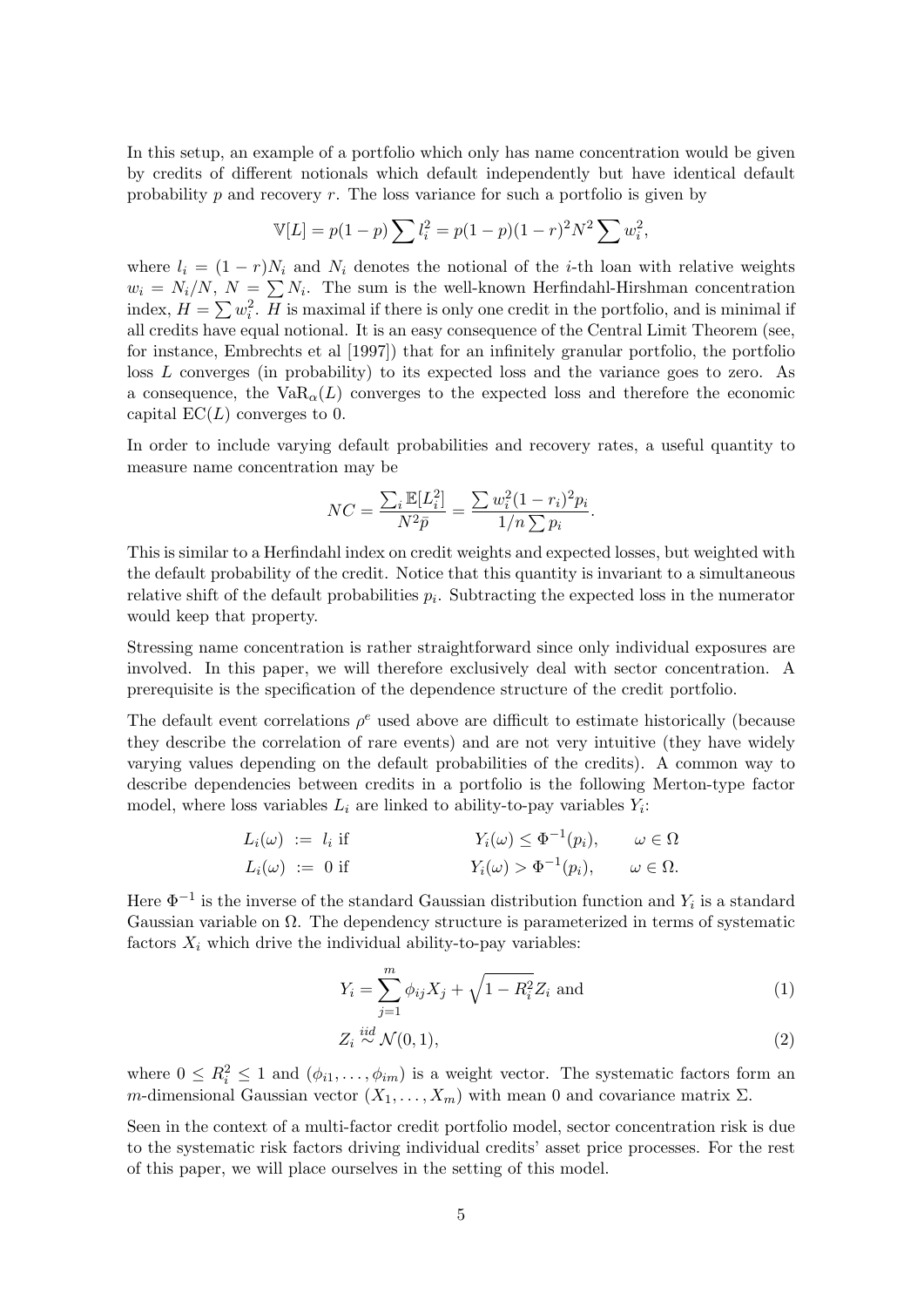# 3 Stress Scenarios

Stress testing has been adopted as a generic term describing various techniques used by financial firms to gauge their potential vulnerability to exceptional but plausible events (see BIS [2000, 2001, 2005] and Blaschke et al [2001] for industry studies on stress testing). The most common of these techniques involve the determination of the impact on the portfolio of a bank or business unit of a move in a particular risk factor (a simple sensitivity test) or of a simultaneous move in a number of risk factors, reflecting an event which the bank's risk managers believe may occur in the foreseeable future (scenario analysis).<sup>3</sup> The following classification should serve as a rough guide and distinguish different types of stress scenarios.

- 1. Macroeconomic scenarios. A macroeconomic scenario usually requires the use of a macroeconomic model. It specifies an exogeneous shock to the whole economy that is propagated over time and may impact the banking system in various ways. This type of stress scenario is sometimes used by financial regulators or central banks in order to gain an understanding of the resilience of financial markets or the banking system as a whole, see for example DeBandt and Oung [2004].
- 2. Market shocks. These scenarios specify shocks to financial markets. Also included in this category are certain shocks of a "systemic" nature affecting credit risk (such as a sudden flight to liquidity), or sectoral shocks, for instance the deterioration in credit spreads in the TMT (Technology Media-Telecommunications) sector. Historical scenarios are frequently used for this type of shocks in order to increase the plausibility of these stress scenarios.
- 3. Portfolio specific worst case scenarios. The objective of this worst case analysis is to identify scenarios that are most adverse for a given portfolio (Breuer and Krenn [2000]). The specification of worst case scenarios can either be based on expert judgement or quantitative techniques, for instance importance sampling (see, for example, Kalkbrener et al  $[2004]$ ). Rather than providing guidance for specific risk management actions, the aggregated loss in these scenarios serves more as a benchmark to create some awareness of the current market situation.

Stress scenarios are typically analyzed within the existing model. The focus is different for those tests where the model itself is challenged, and alternative assumptions or models are used to value a portfolio or measure its risk. This implies that the usual framework for risk management is abandoned, and the experience gained in the old framework may no longer be valid in the alternative model. As a consequence, model stress is not part of the daytoday risk management process in a financial institution. It is typically used to analyze the sensitivity of model outputs with respect to specific model assumptions and therefore a way to gauge model risk.

Regardless of the motivation for considering a particular scenario, there exist a number of criteria that characterize useful stress scenarios:

1. Plausible. Stress scenarios must be realistic, e.g. have a certain probability of actually

<sup>3</sup>Extreme Value Theory (EVT) is another technique used by some banks to capture their exposure to extreme market events. We refer to Embrechts et al [1997] for an introduction to Extreme Value Theory and to Longin [2000] and Schachter [2001] for an application of EVT to stress testing.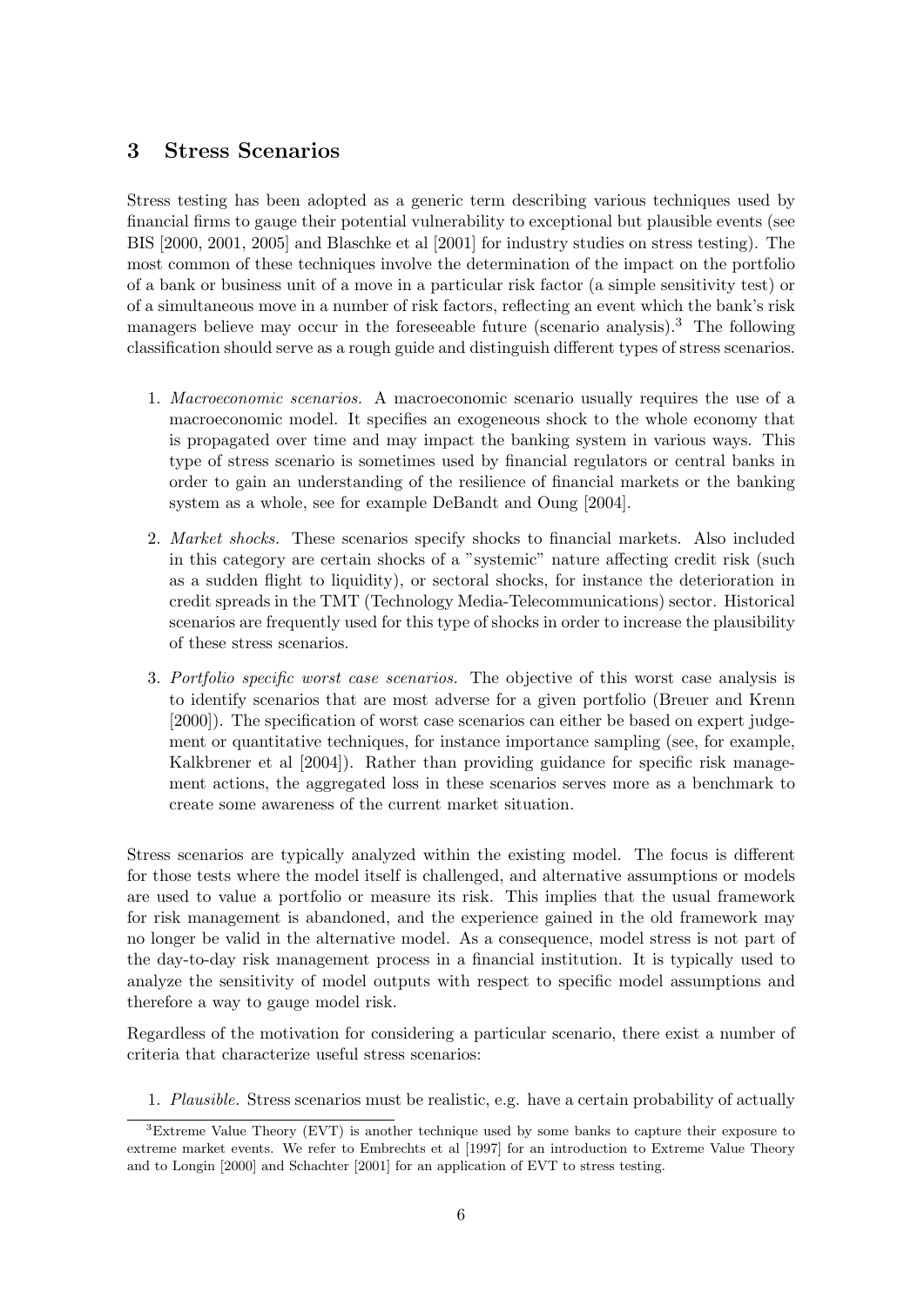occurring. Risk management will not take any actions based on scenarios that are regarded as implausible.

- 2. Consistent. One objective is to implement stress scenarios in a way that is consistent with the existing quantitative framework. This has the advantage that the relationships between risk factors remain intact and the experience gained in the day-to-day use of the model can be used to interpret scenario results.
- 3. Adapted. Stress tests should include scenarios that are specifically designed for the portfolio at hand. They should reflect certain portfolio characteristics and particular concerns in order to give a complete picture of the risks inherent in the portfolio.
- 4. Reportable. Stress scenarios should provide useful information for risk management purposes which can be translated into concrete actions. For reporting purposes, it is crucial that the stress scenario is characterized by a clearly identifiable set of stressed risk factors, sometimes called the "core" factors. The remaining "peripheral" factors should then move in a consistent way with those "core" factors.

In many banks stress scenarios supplement statistical VaR models in order to improve the risk assessment under exceptional circumstances. For integrating scenarios and statistical models, Cherubini and Della Lunga [1999] use Bayesian statistics whereas Berkowitz [1999] proposes the application of a mixture model. Both integration techniques require knowledge of the precision or probability of a stress scenario. For many hypothetical as well as historical scenarios, however, the estimation of their likelihood in the future is very difficult. In fact, it is recognised in the finance industry that the lack of probability measures for scenarios is the main limitation for their application in a quantitative framework (see BIS [2000]). It is an important feature of our approach that the probability of a stress scenario in the existing model can be easily calculated (see section 4.2).

In the general multi-factor framework  $(1)$ , stress scenarios for sector concentration apply stress to the systematic factors of the model. When designing specific stress scenarios, we usually focus on a small number of directly stressed factors, e.g. those factors that correspond to the sectors of interest. In addition, a small number of stressed factors makes it easier to transform the stress results into concrete management actions. The response of the other risk factors is specified by the dependence structure of the model (see also Kupiec [1998]). This approach is also a superior way to identify risk concentrations compared to just aggregating exposures per sector, because there it can happen that concentrations in distinct but highly correlated sectors remain undetected.

In order to increase plausibility and relevance of individual stress scenarios

- we derive the stress applied to systematic factors of the credit risk model from economic (or market) stress scenarios or
- use quantitative techniques to identify those systematic factors with the highest weights in a given portfolio (or combinations of these factors.)

In summary, we propose the following stress test for sector concentration:

1. Specify economic stress scenario or scenario based on the characteristics of the portfolio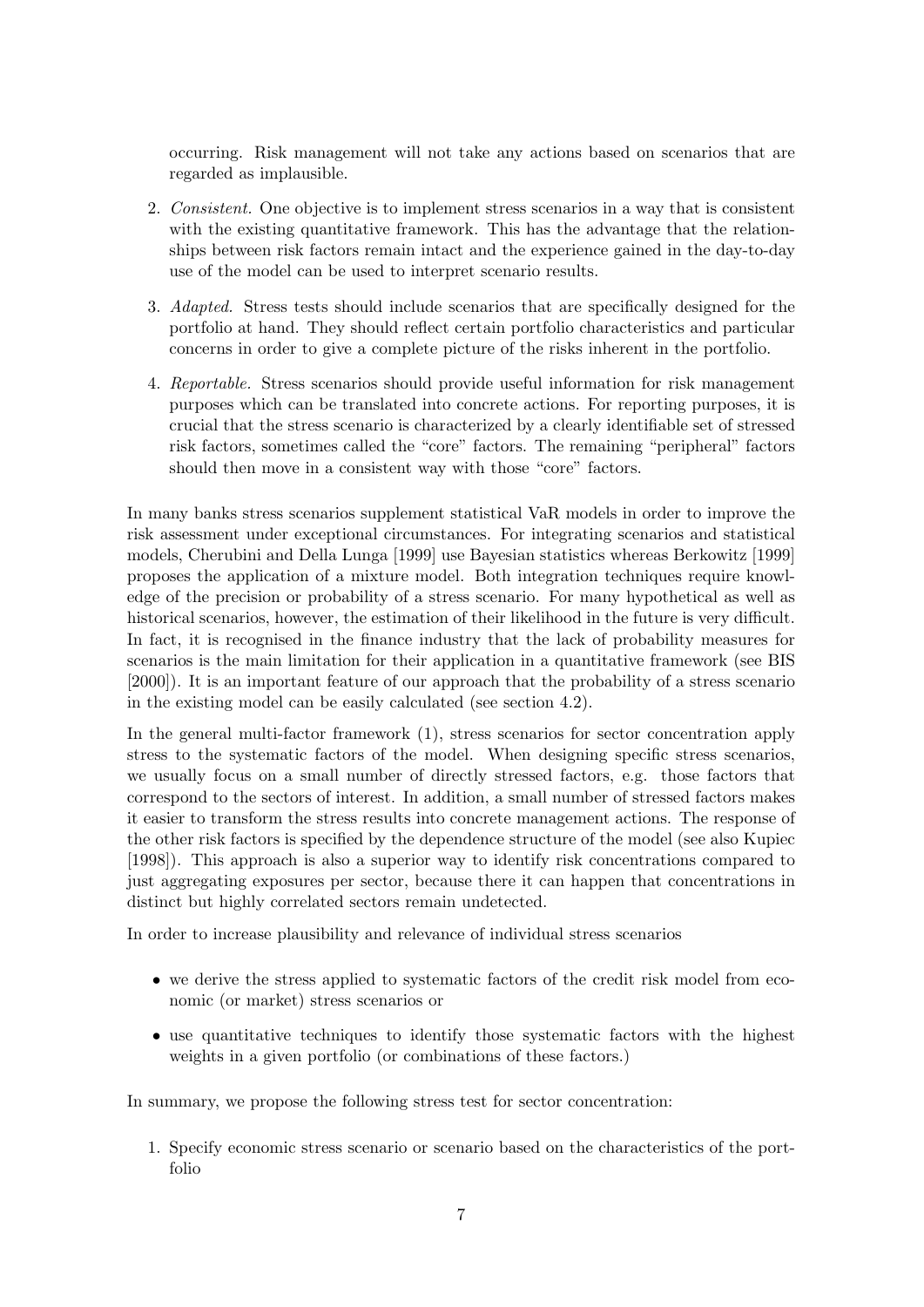Example: A typical stress scenario might be a decline of 20% in the automotive production index.

- 2. Translate scenario into stress of systematic factors of credit risk model The stress scenarios are chosen in such a way that the translation involves only a small number of systematic factors. All other factors are impacted through correlations to the stressed factors. In this way a consistent set of stressed PDs is generated for all credits in the portfolio, where the change in PD depends on the credit's correlation to the stressed factors.
- 3. Determine impact of stress scenario by calculating conditional expected loss and other statistics of the portfolio.

## 4 Factor Stress Methodology

The objective of this section is to describe how an economic stress scenario for sector concentration can be implemented in the credit portfolio model. First of all, a precise meaning has to be given to the systematic factors in (1).

### 4.1 Interpretation of systematic factors in the portfolio model

Recall that each ability-to-pay variable

$$
Y_i = \sum_{j=1}^{m} \phi_{ij} X_j + \sqrt{1 - R_i^2} Z_i
$$

is a weighted sum of m systematic factors  $X_1, \ldots, X_m$  and one specific factor  $Z_i$ . The systematic factors<sup>4</sup> correspond either to countries or industries. In our model  $75$  systematic factors are used, for example factors for Germany, U.K, South America, the automotive and the electrical engineering industry, etc. The systematic weights  $\phi_{ij}$  are chosen according to the relative importance of the corresponding factors for the given counterparty, e.g. the automobile company BMW might have the following representation:

> BMW assets  $= 0.8 \times \text{German factor} + 0.2 \times \text{US factor}$  $+$  0.9  $\times$  Automobile factor  $+$  0.1  $\times$  Finance factor + BMW's nonsystematic risk.

The specific factor is assumed independent of the systematic factors. Its role is to model the remaining (non-systematic) risk of the counterparty.

The joint probability distribution of the systematic factors is assumed Gaussian with zero mean. Figure 1 shows histograms of the marginal distributions for two factors. To measure credit risk, country and industry factors are simulated together with the specific risk factors.

<sup>&</sup>lt;sup>4</sup>As opposed to specific risk, these factors influence the default of more than one obligor and therefore introduce a correlated default structure.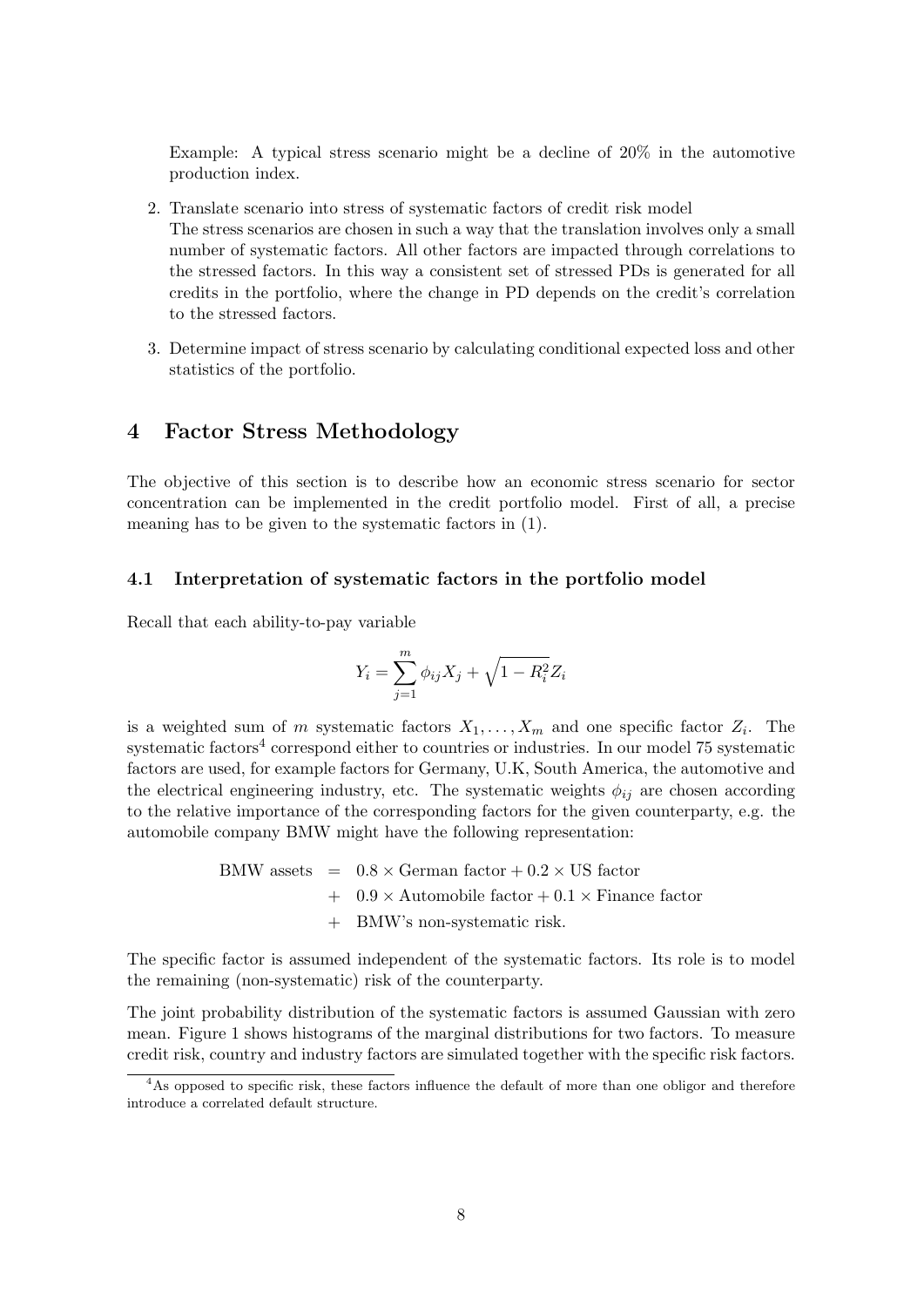

Figure 1: Histogram of simulated factors changes (non-stress case)

### 4.2 Specification and implementation of stress scenarios

Multi-factor credit risk models offer a number of possibilities to implement stress tests, e.g. adjustments of model parameters or distributions of risk factors, etc. The basic idea in our stress testing approach is the specification of stress scenarios as constraints on systematic risk factors. More precisely, these constraints are used to restrict the sample space in the Monte Carlo simulation of the model. This is a very general framework for stress testing. It offers the additional advantage that we can estimate the probability of each stress scenario, e.g. the probability that the risk factors satisfy all the constraints under nonstress conditions. This is a good indicator for the severity of a stress scenario.

In the following, we will describe our approach by means of a specific scenario. As an example, consider a downturn scenario for the automotive industry. The simplest implementation in the portfolio model is the following restriction of the state space of the model: only those samples are considered in the Monte Carlo simulation where the automotive industry factor decreases by a certain percentage, say at least 2%. In other words, the distribution of the automotive industry factor is truncated from above at  $-2\%$ . More precisely, the steps in the calculation of stressed EL and EC are:

- simulate risk factors under their original (non-stress) joint distribution
- dismiss any simulation not satisfying the scenario constraints
- derive EL, EC and other statistics from the loss distribution specified by the MC scenarios that satisfy the constraints

Note that the automotive downturn scenario does not only have an impact on the automotive industry factor: because of correlations, other country factors as well as industry factors are also affected. Figure 2 shows the impact on the factor for the chemical industry. Note that the distribution of this factor has moved to the left.

In our model the joint distribution of systematic factors is derived from stock indices and it is therefore straightforward to implement scenarios involving constraints on those indices. Sometimes, however, it is desirable to define scenarios based on other economic variables. For example, a scenario might be defined by a constraint on the production index of a specific industry. Because of the multivariate normal distribution of the factor model, correlation is the easiest way to incorporate dependence of production indices. Suppose,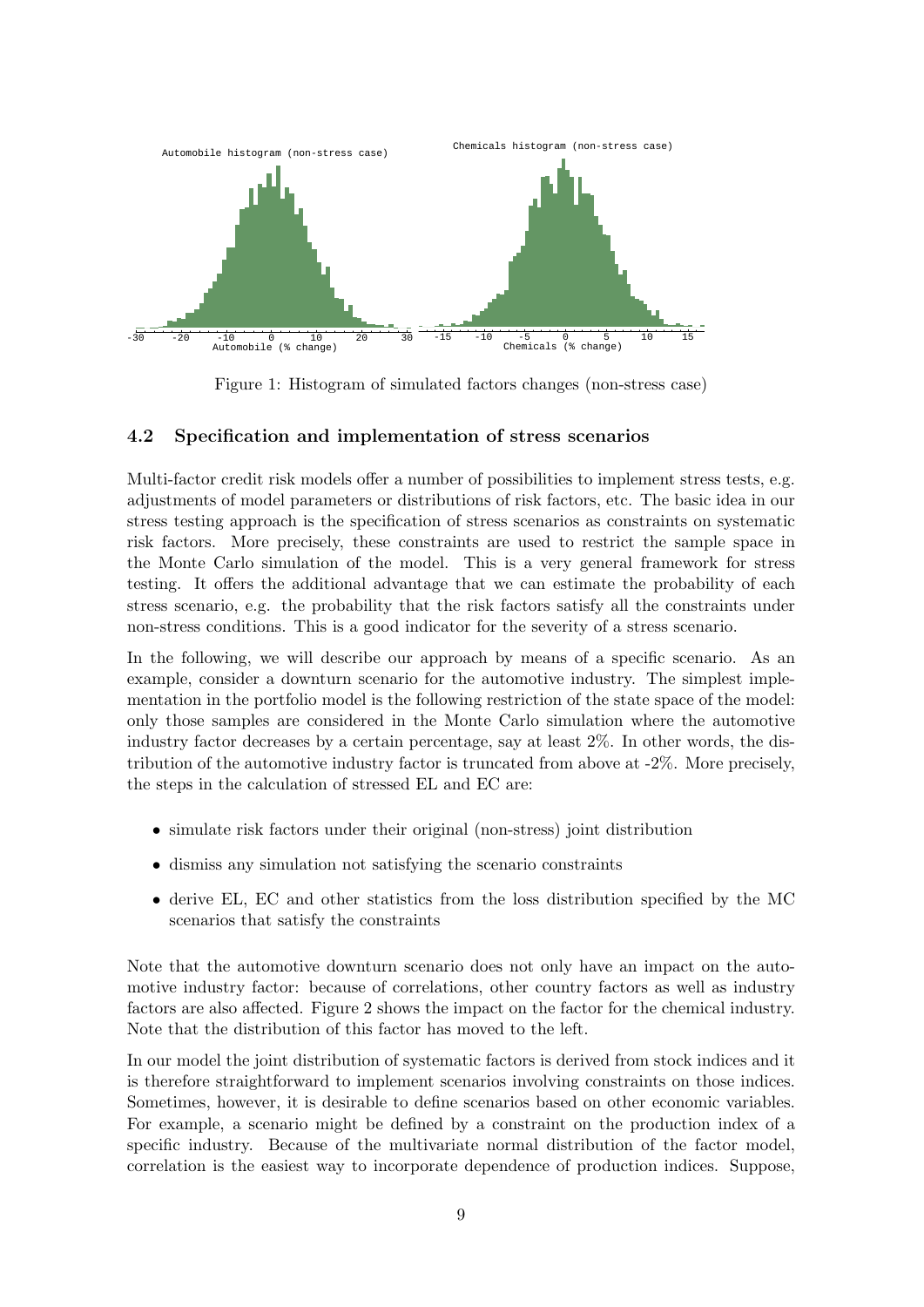

Figure 2: Histogram of simulated factor changes (stress case)

however, that the production index and the corresponding industry risk factor do not show a high correlation, perhaps because their relationship is nonlinear. A crude way to overcome this weak dependence is to define a scenario just in terms of the risk factor for the same industry in such a way that the probabilities of both scenarios (under nonstress conditions) agree.

In the example above, the factor stress was derived from an economic downturn scenario. An alternative approach is the specification of scenarios that are most adverse for a given portfolio. Importance sampling is a quantitative technique that can be used for the identification of worst case scenarios. We refer to Glasserman and Li [2003], Kalkbrener et al [2004] and Egloff et al [2005] for importance sampling techniques in Gaussian credit portfolio models, e.g. models of the form (1). In these papers, a vector  $(x_1, \ldots, x_m) \in \mathbb{R}^m$  is constructed such that a shift of the systematic factors by  $(x_1, \ldots, x_m)$  reduces the variance of Monte Carlo estimates of Value-at-Risk or Expected Shortfall. The variance reduction is achieved because the systematic shift generates a large number of high portfolio losses. Hence,  $(x_1, \ldots, x_m)$  is a natural candidate for the identification of those systematic factors that have to be constrained in worst case scenarios.

Restricting the state space is a flexible technique to incorporate stress scenarios into the portfolio model. Complex stress scenarios can be implemented

- 1. by specifying constraints that involve more than one systematic factor or
- 2. by defining more complex constraints than simple caps on individual factors.

One possibility is to restrict the state space of the model in such a way that the dependence of particular risk factors is increased. This technique provides an interesting alternative to simply changing correlation parameters of the model. By keeping the original model parameters intact, consistency problems are avoided such as maintaining the positive semidefiniteness of the correlation matrix of the systematic factors. We would like to emphasize, however, that changing correlation parameters is a useful way to gauge the sensitivity of a credit risk model against errors or changes in correlation estimates (see, for instance, Kim and Finger [2000]).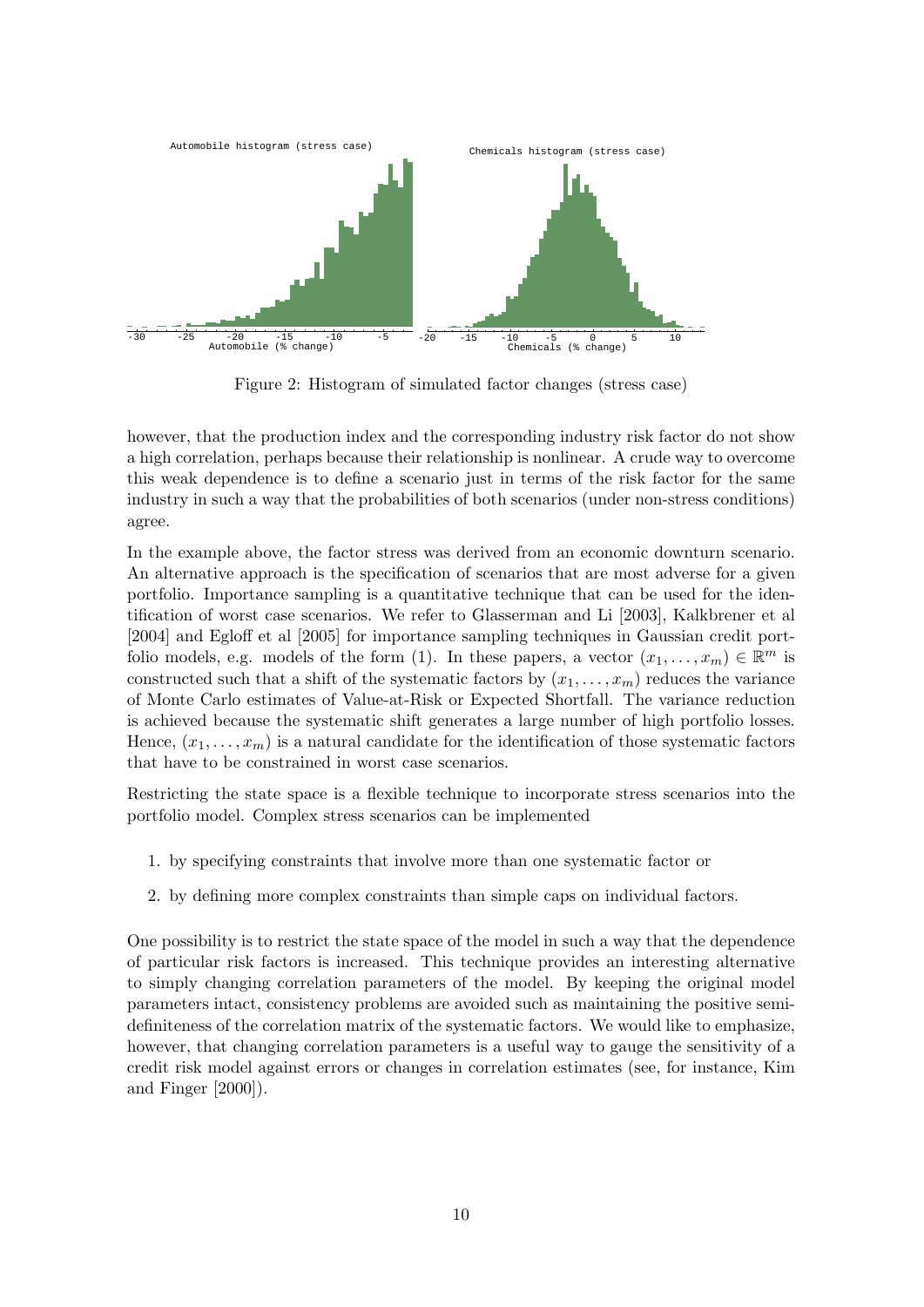

Figure 3: Exposure by rating class for Automotive companies (left) and all other borrowers (right)

### 4.3 Credit risk concentrations under stress: a case study

Consider the following downturn scenario for the automotive industry: the industry production is forecast to drop by 8% during next year. To represent this scenario in the credit portfolio model, a constraint is chosen for the corresponding risk factor in such a way that the mean factor change coincides with the forecast. Using a sample investment banking portfolio<sup>5</sup> we obtain the risk estimates (in mn EUR) shown in Table 1:

|                                     | Non-stress Stress |        | $\%$ chg. |
|-------------------------------------|-------------------|--------|-----------|
| Expected Loss                       | 7.03              | 10.94  | 55.6      |
| $99.98\%$ quantile                  | 103.23            | 122.80 | 19.0      |
| Cond. tail expectation at $99.98\%$ | 119.68            | 145.45 | 21.5      |

Table 1: Portfolio risk estimates

Notice that calculating VaR in this stress scenario does not amount to doublecounting in any way. As we have stressed only one of many systematic risk factors, there is still a large amount of stochasticity in the stress scenario so that a measure such as VaR is needed to calculate risk. The impact of the stress scenario on the portfolio VaR could be interpreted as a measure of "concentration" of the portfolio in the respective risk factor. However, using VaR in this way results in several problems, such as the fact that it is not indifferent to an overall change in PDs. In the next section, we will propose a superior quantity as a promising candidate to measure factor concentration.

Figure 3 exhibits the portfolio's exposure by rating class both in the nonstress and stress case. The analysis is done separately for automotive companies and all other borrowers. Figure 3 clearly shows that exposure is shifted from investments grades (BBB or above) to non-investment grades. As expected, the deterioration of ratings is more pronounced for the automotive industry. Note, however, that due to the dependence structure of the portfolio this stress scenario also has a significant impact on other borrowers.

The % increase in Expected Loss by original (e.g. nonstress) rating class is depicted in Figure 4. It shows that in  $\%$  terms the increase in EL is significantly higher for the good rating classes.

Rather than just looking at certain quantiles or other summary statistics, we can get a better

 $5$ The test portfolio consists of 25000 loans with an inhomogeneous exposure and default probability distribution. The average exposure size is 0.004% of the total exposure and the standard deviation of the exposure size is 0.026%. Default probabilities vary between 0.02% and 27%.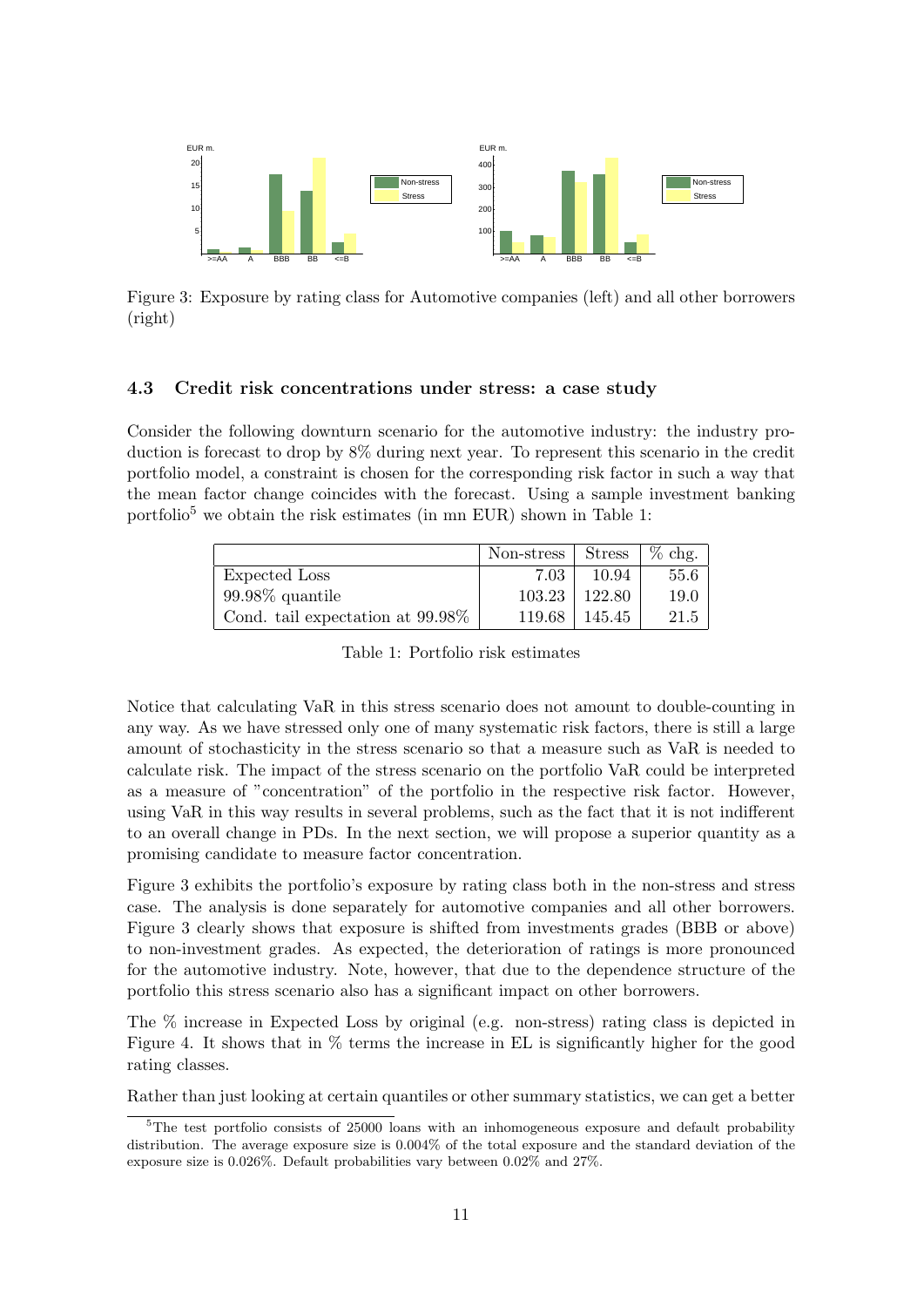

Figure 4: % change in Expected Loss by original rating class for Automotive companies (left) and all other borrowers (right)



Figure 5: Left graph: Density plots of original (circles) and stressed (triangles) loss distributions, together with fitted Vasicek curves. Right graph: QQ plot of original against stressed loss distribution.

understanding of the impact of a stress scenario by studying the whole loss distribution before and after the stress. In order to see the effect of the automotive stress scenario on the portfolio loss, the left graph of figure 5 shows the original (circles) and the stressed (triangles) loss densities, together with fitted Vasicek distributions (curves). Note that the original distribution is captured remarkably well by its fitted Vasicek distribution. By plotting quantiles of the two distributions against each other, we can clearly see where the stress scenario affects the loss distribution: while quantiles have moved higher overall, the impact is especially severe in the extreme tail of the distribution (right hand side).

#### A General Framework for Measuring Factor Concentration 5

Our approach to stressing risk concentrations is based on constraints of the form  $\{X_j \leq x\}$ applied to the systematic factors  $X_1, \ldots, X_m$  of the model. The objective of this section is a mathematical formalization of this concept that is independent of the specification of a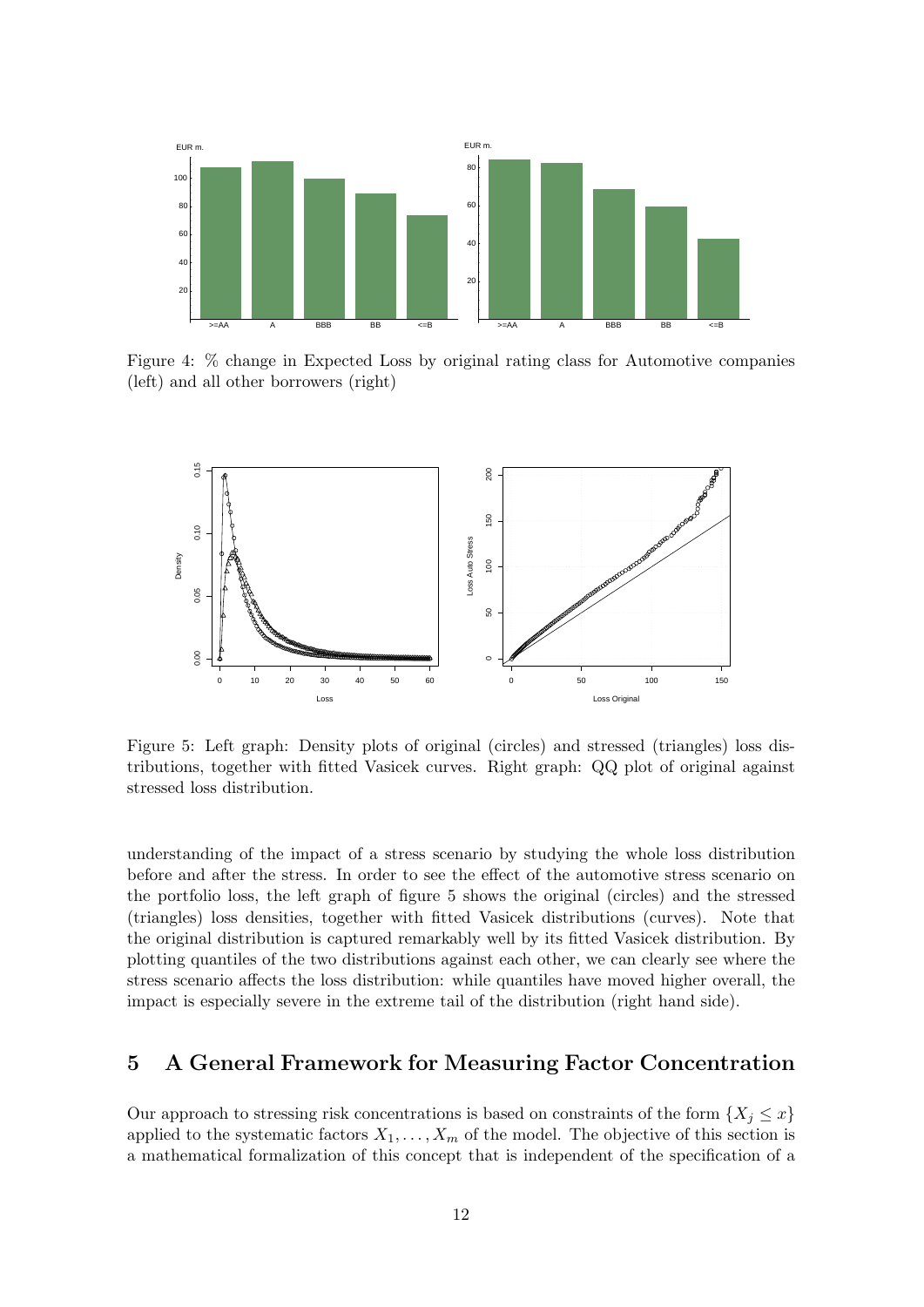particular credit risk model.

### 5.1 A formal definition of factor concentration

In section 4, the tail

$$
1 - \mathbb{P}(L < y) = \mathbb{P}(L \ge y)
$$

of the loss distribution L has been analyzed in stress scenarios of the form  $\{X_i \leq x\}$ . For assessing the severity of the shock and the confidence level of the tail it is convenient to express the parameters  $x$  and  $y$  in quantile space, e.g.

$$
x = F_{X_j}^{-1}(p)
$$
 and  $y = F_L^{-1}(1-q)$ .

This parametrization leads to the following formalization of Factor Concentration: for a given loss distribution  $L$ , the risk concentration in the systematic factor  $X$  is a function from  $[0, 1]^2$  to  $[0, 1]$  defined by

$$
FC_X(p,q) := \mathbb{P}(L \ge F_L^{-1}(1-q) | X \le F_X^{-1}(p))
$$
  
= 
$$
\mathbb{P}(P \le F_P^{-1}(q) | X \le F_X^{-1}(p)),
$$
 (3)

where the probabilities  $p$  and  $q$  specify the severity of the factor stress and the confidence level applied to the portfolio loss distribution and P denotes the profit distribution  $P := -L$ , e.g. losses are represented by negative and not by positive numbers.<sup>6</sup>

The Factor Concentration  $FC_X(p,q)$  specifies the probability that a loss is above the  $(1-q)$ quantile of the loss distribution if a stress of the form  $\{X \leq F_X^{-1}(p)\}$  is applied to the systematic factor X. The Factor Concentration divided by q,  $FC_X(p,q)/q$ , gives the relative change in the probability

$$
\mathbb{P}(L \ge F_L^{-1}(1-q)) = \mathbb{P}(P \le F_P^{-1}(q))
$$

under the stress  $\{X \leq F_X^{-1}(p)\}$ . This notion of concentration risk has the advantage that it is completely independent of the specification of the credit risk model and the way that default dependencies are parameterized, e.g. whether asset or default correlations are used. In fact, it can be applied to factor models for market and operational risk as well. The parameters p and q provide the flexibility to analyze stress tests of different severity and to focus on specific parts of the distribution. Because the inequalities are expressed in quantile space, the Factor Concentration of  $X$  is largely independent of the marginal distributions of X and P, thus focusing on the dependence of the variables.<sup>7</sup> In particular, if X and P are continuously distributed variables with copula C then

$$
FC_X(p,q) = \frac{C(p,q)}{p}.\tag{4}
$$

In a multi-factor credit portfolio model,  $FC_X$  usually is a rather complex object. Its analysis requires a simulation-based methodology for stress testing as presented in the previous

<sup>&</sup>lt;sup>6</sup>In order to ensure that equality (3) is also satisfied for non-continuous distributions L and P, the quantile  $F_L^{-1}(1-q)$  of L has to be defined as the lower  $(1-q)$ -quantile inf{ $x \in \mathbb{R} \mid \mathbb{P}(L \leq x) \geq 1-q$ } whereas the quantile  $F_P^{-1}(q)$  of P has to be defined as the upper q-quantile inf $\{x \in \mathbb{R} \mid \mathbb{P}(P \leq x) > q\}$ .<br><sup>7</sup>In the following analysis, it will be convenient to work with the profit distribution P instead of the l

distribution L.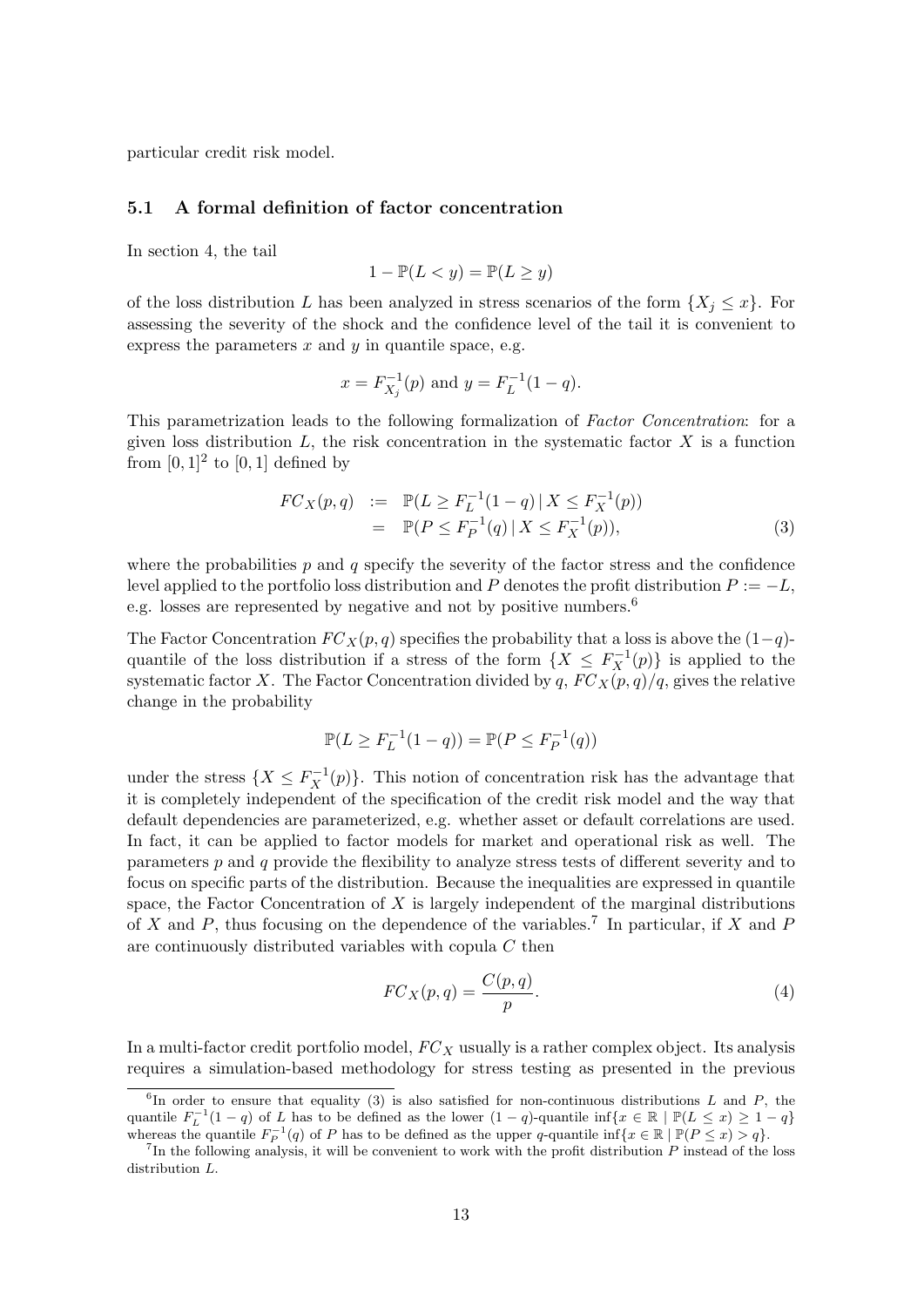section. In special cases, however, the calculation of  $FC<sub>X</sub>$  is straightforward. Assume that X and P are independent. Then  $FC_X(p,q)$  is independent of p and for large portfolios we have<sup>8</sup>

$$
FC_X(p,q) = \mathbb{P}(P \le F_P^{-1}(q)) \approx q. \tag{5}
$$

The opposite extreme is perfect dependence of X and  $P$ , e.g. X and P are comonotonic or countermonotonic variables. Intuitively, this means that there exist monotonic functions  $f$ and g and a random variable V such that  $X = f(V)$  and  $P = g(V)$ . If both functions are non-decreasing, X and P are comonotonic.<sup>9</sup> The most popular example of comonotonic variables in credit risk are the profit distribution  $P$  and the unique systematic factor  $X$  in the one-factor Vasicek model:

$$
P = g(X) = -\Phi\left(\frac{\Phi^{-1}(pd) - \sqrt{\rho}X}{\sqrt{1-\rho}}\right)
$$

and g is an increasing function applied to the systematic factor  $X$ . Hence, for probability  $q,$ 

$$
F_P^{-1}(q) = g(F_X^{-1}(q))
$$

and therefore (except in the degenerate case  $\rho = 0$ )

$$
FC_X(p,q) = \mathbb{P}(P \le F_P^{-1}(q) | X \le F_X^{-1}(p))
$$
  
= 
$$
\mathbb{P}(g(X) \le g(F_X^{-1}(q)) | X \le F_X^{-1}(p))
$$
  
= 
$$
\mathbb{P}(X \le F_X^{-1}(q) | X \le F_X^{-1}(p)).
$$

As a consequence, for continuous comonotonic  $X$  and  $P$ 

$$
\begin{aligned}\nFC_X(p,q) &= 1 & \text{if } p \le q \\
FC_X(p,q) &= q/p & \text{if } p > q.\n\end{aligned}
$$

In the same way we obtain for continuous countermonotonic  $X$  and  $P$ 

$$
FC_X(p,q) = (p+q-1)/p \t\t \text{if } p+q \ge 1\nFC_X(p,q) = 0 \t\t \text{if } p+q < 1.
$$

Figure 6 displays the Factor Concentration

$$
FC_X(0.4, q), \quad q \in [0, 1]
$$

for comonotonic, independent and countermonotonic factors in the stress scenario  $X \leq$  $F_X^{-1}(0.4)$ . The curve represented by triangles is the Factor Concentration  $FC_X(0.4, q)$  of the automotive factor  $X$  calculated in the case study in section 4.3. The Factor Concentrations of the comonotonic and countermonotonic variables provide the boundaries for values of  $FC_X(p,q)$ , the triangle above the diagonal is relevant for the identification of risk concentrations.

Another interpretation of Factor Concentration is obtained by reversing the roles of X and L: by Bayes rule

$$
FC_X(p,q) = \mathbb{P}(L \ge F_L^{-1}(1-q) | X \le F_X^{-1}(p))
$$
  
\n
$$
= \frac{\mathbb{P}(L \ge F_L^{-1}(1-q) \land X \le F_X^{-1}(p))}{\mathbb{P}(X \le F_X^{-1}(p))} \cdot \frac{\mathbb{P}(L \ge F_L^{-1}(1-q))}{\mathbb{P}(L \ge F_L^{-1}(1-q))}
$$
  
\n
$$
\approx \mathbb{P}(X \le F_X^{-1}(p) | L \ge F_L^{-1}(1-q)) \cdot \frac{q}{p}.
$$
 (6)

<sup>&</sup>lt;sup>8</sup>In the general case,  $\mathbb{P}(P \leq F_P^{-1}(q)) \geq q$ . If P has a continuous distribution then  $\mathbb{P}(P \leq F_P^{-1}(q)) = q$ and equality holds in (5).

 $^{9}$ For a formal definition of these concepts, we refer to Embrechts et al [2002].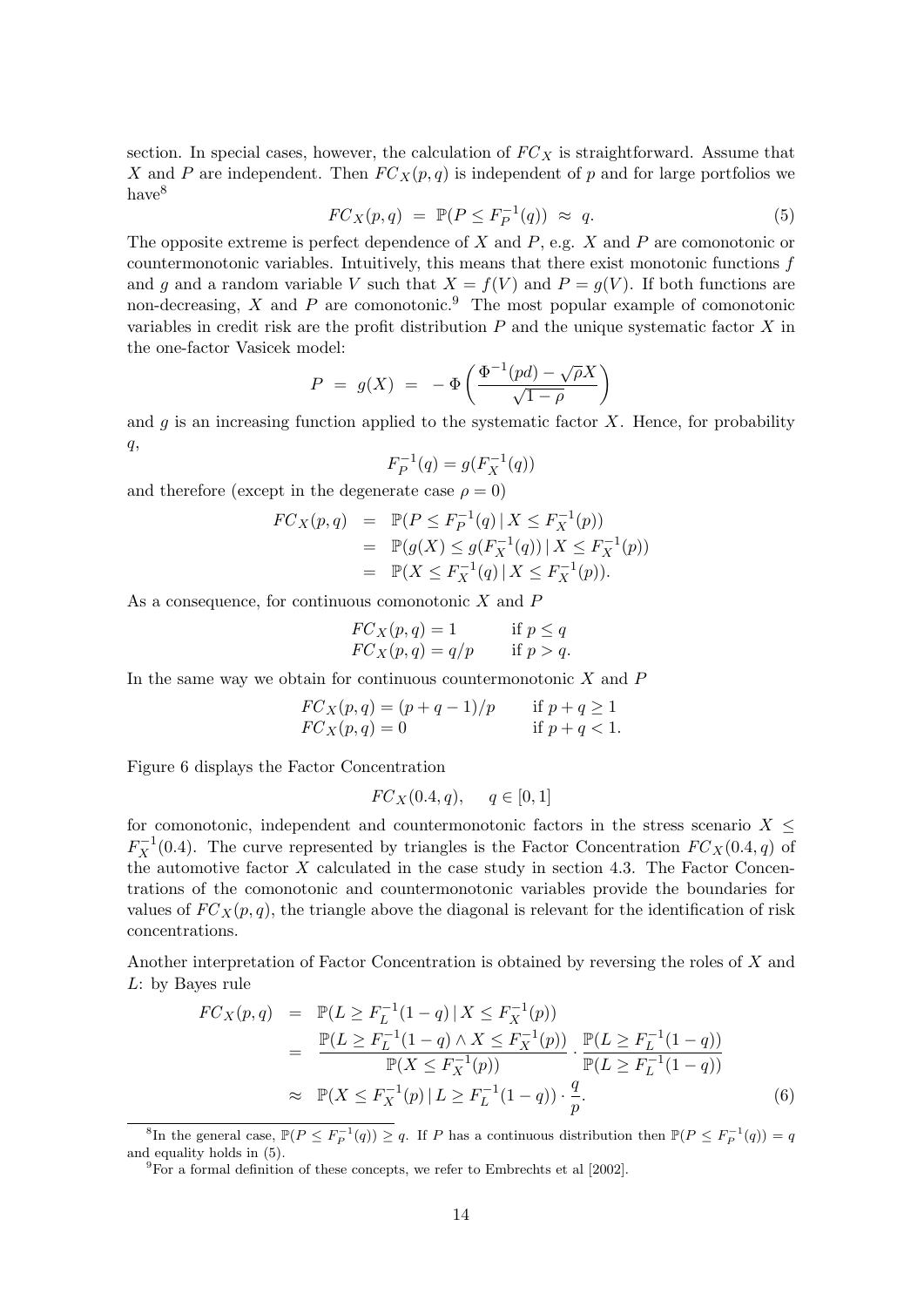

Figure 6:  $FC_X(0.4, q)$  for comonotonic, independent and countermonotonic factors and for the automotive factor (triangles) in the case study.

It is worth noticing that in a Merton-type credit portfolio model of the form  $(1)$  there is a close formal relationship between (6) and risk contributions under the risk measure Expected Shortfall: the Expected Shortfall contribution (w.r.t. confidence level  $1 - q$ ) of the  $i$ -th loan can be approximated by

$$
\mathbb{E}(L_i | L \ge F_L^{-1}(1-q)) = \mathbb{P}(Y_i \le \Phi^{-1}(p_i) | L \ge F_L^{-1}(1-q)) \cdot l_i.
$$

In both concepts, the quantification of risk is based on conditional probabilities in the tail  ${L \ge F_L^{-1}(1-q)}$ . For allocating Expected Shortfall, the probability is calculated that the ability-to-pay variable Y<sub>i</sub> is below the PD-threshold  $\Phi^{-1}(p_i)$ . The risk concentration in the systematic factor X is derived from the conditional probability of  $\{X \leq F_X^{-1}(p)\}.$ 

### 5.2 Factor Concentration and Tail Dependence

The asymptotic behaviour of Factor Concentration is closely linked to Lower Tail Dependence, a well-known concept for quantifying the dependence of two random variables (see, for instance, Embrechts et al [2002] or Malevergne and Sornette [2002]): the Lower Tail Dependence of two random variables  $X$  and  $Y$  is defined by

$$
\lambda(X, Y) := \lim_{u \to 0^+} \mathbb{P}[Y \le F_Y^{-1}(u) \, | \, X \le F_X^{-1}(u)].
$$

As a consequence of (4), Lower Tail Dependence is an asymptotic property of the copula  $C$  for continuously distributed variables  $X$  and  $Y$ . It can be rewritten as

$$
\lambda(X, Y) = \lim_{u \to 0^+} \frac{C(u, u)}{u}
$$

and its value is known explicitly for a large number of copulas. An extensive body of literature is available on this concept. Furthermore, graphical methods exist for detecting tail dependence (Chi-plots, K-plots) which could potentially be used for Factor Concentration as well.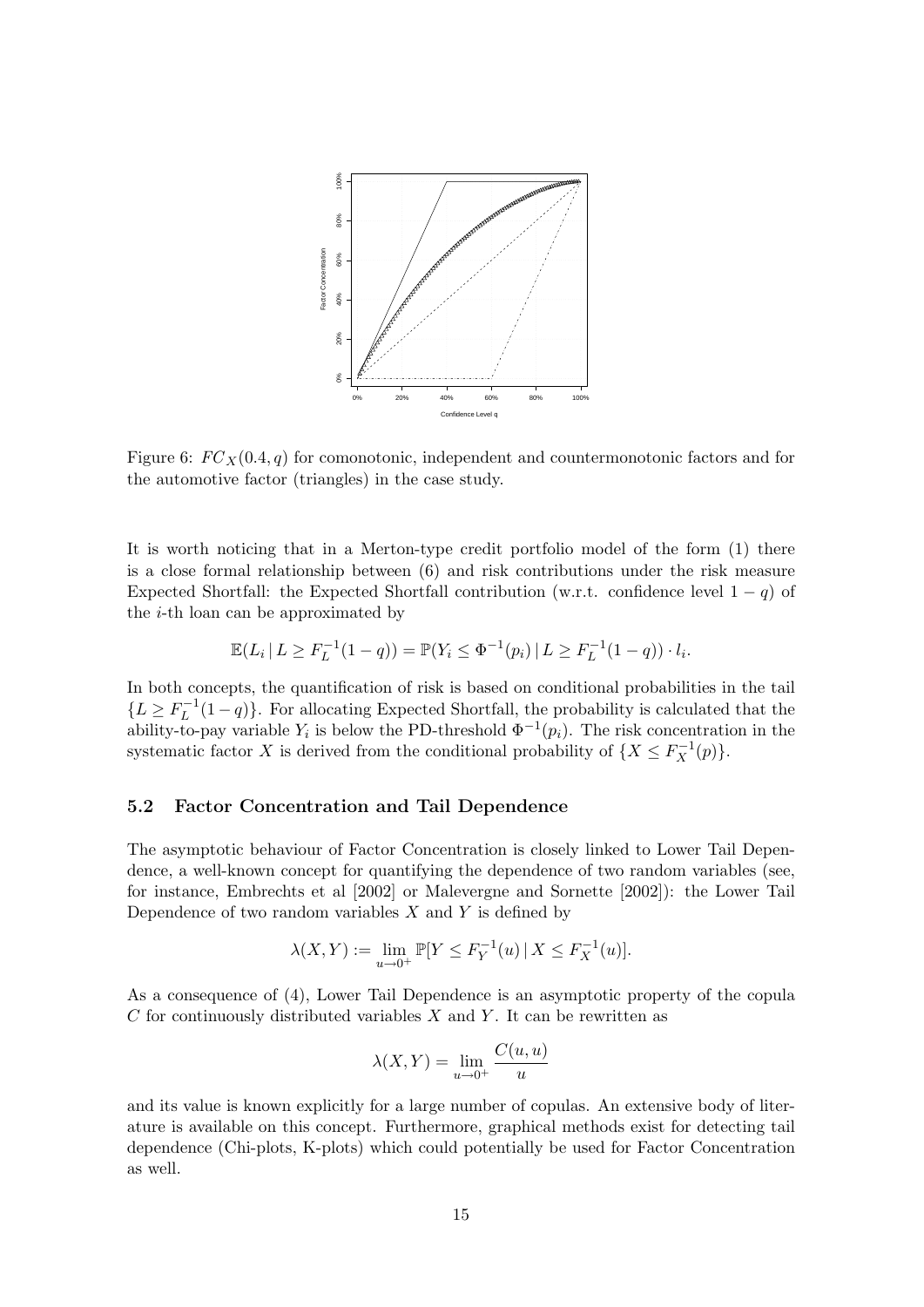It immediately follows from the definition of Factor Concentration that the limit

$$
\lim_{u \to 0^+} FC_X(u, u)
$$

equals the Lower Tail Dependence of the risk factor  $X$  and the profit distribution  $P$ , e.g.

$$
\lambda(X, P) = \lim_{u \to 0^+} \mathbb{P}((P \le F_P^{-1}(u) \mid X \le F_X^{-1}(u))
$$
  
= 
$$
\lim_{u \to 0^+} FC_X(u, u).
$$

While tail dependence is an asymptotic concept, we prefer to view  $FC$  as a function of its variables  $p$  and  $q$  for the purpose of managing the risk of a credit portfolio. In that way, the impact of various stresses on different parts of the loss distribution can be analyzed. In addition, we keep the freedom to set  $p$  and  $q$  independently. This is an important advantage because in typical applications the probability of a stress scenario will be far greater than the confidence level of the loss distribution we are interested in, e.g.  $q = 0.02\%$  and  $p = 5\%$ .

### 5.3 Dynamic concentration risk

So far, we have focused on concentration risk which currently exists in a credit portfolio, and have defined the notion of Factor Concentration  $FC$  as an indicator. However, under certain circumstances such as market stress events, even a formerly well-diversified portfolio can become concentrated due to the deterioration or default of certain parts of the portfolio. In the same way that Factor Concentration  $FC$  can be viewed as a sensitivity or first "derivative" of the loss distribution with respect to a particular systematic factor, the second derivative measures how risk concentrations change under stress, i.e. dynamic concentration risk. The analysis of dynamic concentration risk can be embedded into our framework in a natural way:

- 1. Calculate the Factor Concentration for factor A in the original setup,
- 2. and repeat the calculation after stressing a different factor B.
- 3. The difference represents the change in Factor Concentration for factor A due to a stress in factor B.

Changes in concentration due to market stress events could be viewed as second order effects and therefore less important for risk management. However, it might be useful to be aware of those potential changes in concentration, in order to develop strategies in advance that make the portfolio more robust against stress events.

## 6 Stress Tests for Concentration Risk under Basel II

### 6.1 Classification of regulatory stress tests

Stress testing of concentration risk is obligatory under para. 775 of the Revised Framework (BIS [2004]):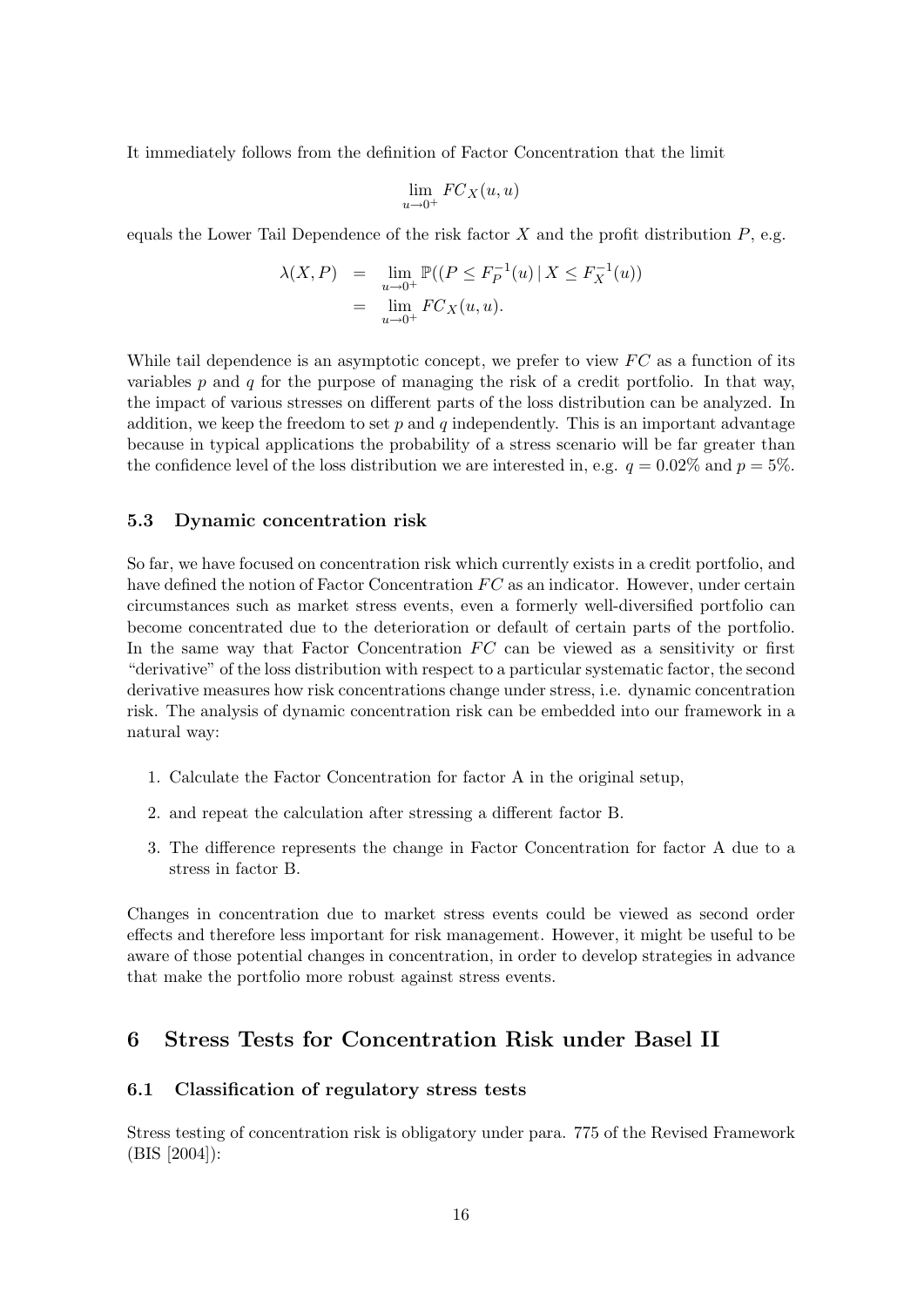

Figure 7: Overview of stress tests in Basel II

A bank's management should conduct periodic stress tests of its major credit risk concentrations and review the results of those tests to identify and respond to potential changes in market conditions that could adversely impact the bank's performance.

Stress tests for concentration risk focus on portfolio risk concentrations and are not to be commingled with the general pillar 1 stress tests for capital adequacy mentioned in para. 434 of the Revised Framework (BIS [2004]). Pillar 1 stress tests are mainly focused on scenarios such as market risk events, liquidity conditions, or procyclicality (see Fig. 7). However, there seem to be overlaps between stress scenarios for economic or industry downturns (as mentioned in pillar 1), and stress tests for concentration risk. Equivalently, the general methodology presented in this paper is not limited to concentration risk but has a wider range of application, including some of the areas mentioned above.

# 6.2 Stressing risk concentrations: impact on regulatory capital

As discussed in section 2, the IRB approach in BIS [2004] does not provide an appropriate quantitative framework for modeling and stressing concentration risk. However, it can be used to forecast regulatory capital requirements in stress scenarios specified in multifactor models. More precisely, the impact of a stress scenario on regulatory capital can be assessed by recalculating the Basel II formula with the stressed PDs from the multifactor model. Since regulatory capital requirements are essential for capital management and strategic planning this impact analysis will be an important component of the stress testing methodology in a financial institution.

As an example, we consider the same portfolio and stress scenario as in the case study (section 4.3). Stressing the automotive factor increases the regulatory capital from 131.41mn to 156.48mn. The increase of 19% observed in this scenario is in line with the increase of the 99.98% quantile (see table 1).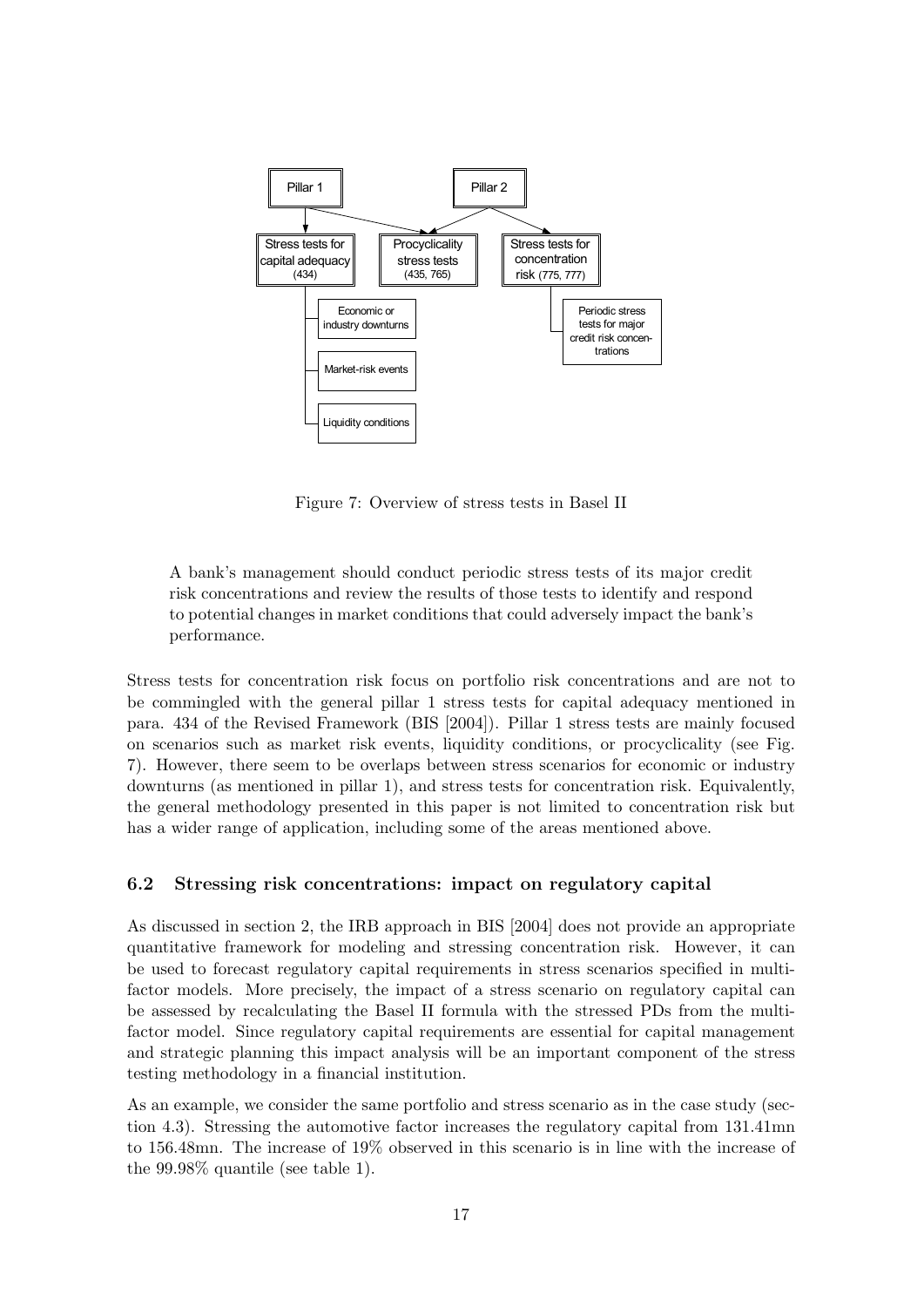# 7 Conclusion

In this paper, we have presented a general framework for stressing risk concentration in credit portfolios. Starting from the idealized IRB portfolio model, we have discussed the concepts of name and sector concentration and have demonstrated that a multi-factor model is needed as the basis for stressing sector concentration.

The proposed approach to stressing sector concentration uses economic downturn scenarios or market shocks as a starting point. The scenarios are then implemented in a way that is consistent with the quantitative framework (e.g. without destroying the dependence structure of risk factors in the model). This is achieved by translating the economic stress scenarios into constraints on the systematic factors and on the state space of the model. The main prerequisite here is that the systematic factors of the credit portfolio model can be linked to economic variables.

Our stress testing methodology detects concentrations in distinct but highly correlated sectors, as demonstrated in a case study: while stressing a particular systematic factor has the largest impact on creditors in this sector, it still has a significant (though less pronounced) effect on creditors outside the sector.

Although the methodology has been developed in a particular factor model, the main concept - stressing sector concentration through a truncation of the distribution of the risk factors - is completely independent of the model specification and the way that default dependencies are parameterized, e.g. whether asset or default correlations are used. The mathematical formalization of the concept of Factor Concentration and the analysis of its basic properties form an important part of the paper.

Stress tests are required for different purposes under Basel II. We have provided a short classification of our stress testing methodology in the Revised Framework and have outlined how the impact of a stress scenario on regulatory capital can be assessed by recalculating the Basel II formula with the stressed PDs from the multi-factor model.

# References

Berkowitz, Jeremy [1999]: "A Coherent Framework for Stress-Testing", Finance and Economics Discussion Series (July 1999), Board of Governors of the Federal Reserve Board, Washington DC.

BIS [2000]: "Stress Testing by Large Financial Institutions: Current Practice and Aggregation Issues", Committee on the Global Financial System, Basel.

BIS [2001]: "A Survey of Stress Tests and Current Practice at Major Financial Institutions", Committee on the Global Financial System, Basel.

BIS [2004]: "International Convergence of Capital Measurement and Capital Standards. A Revised Framework", Basel Committee on Banking Supervision, Basel.

BIS [2005]: "Stress Testing at Major Financial Institutions: Survey Results and Practice", Committee on the Global Financial System, Basel.

Blaschke, Winfried, Matthew T. Jones, Giovanni Majnoni and Soledad Martinez Peria [2001]: "Stress Testing of Financial Systems: An Overview of Issues, Methodologies, and